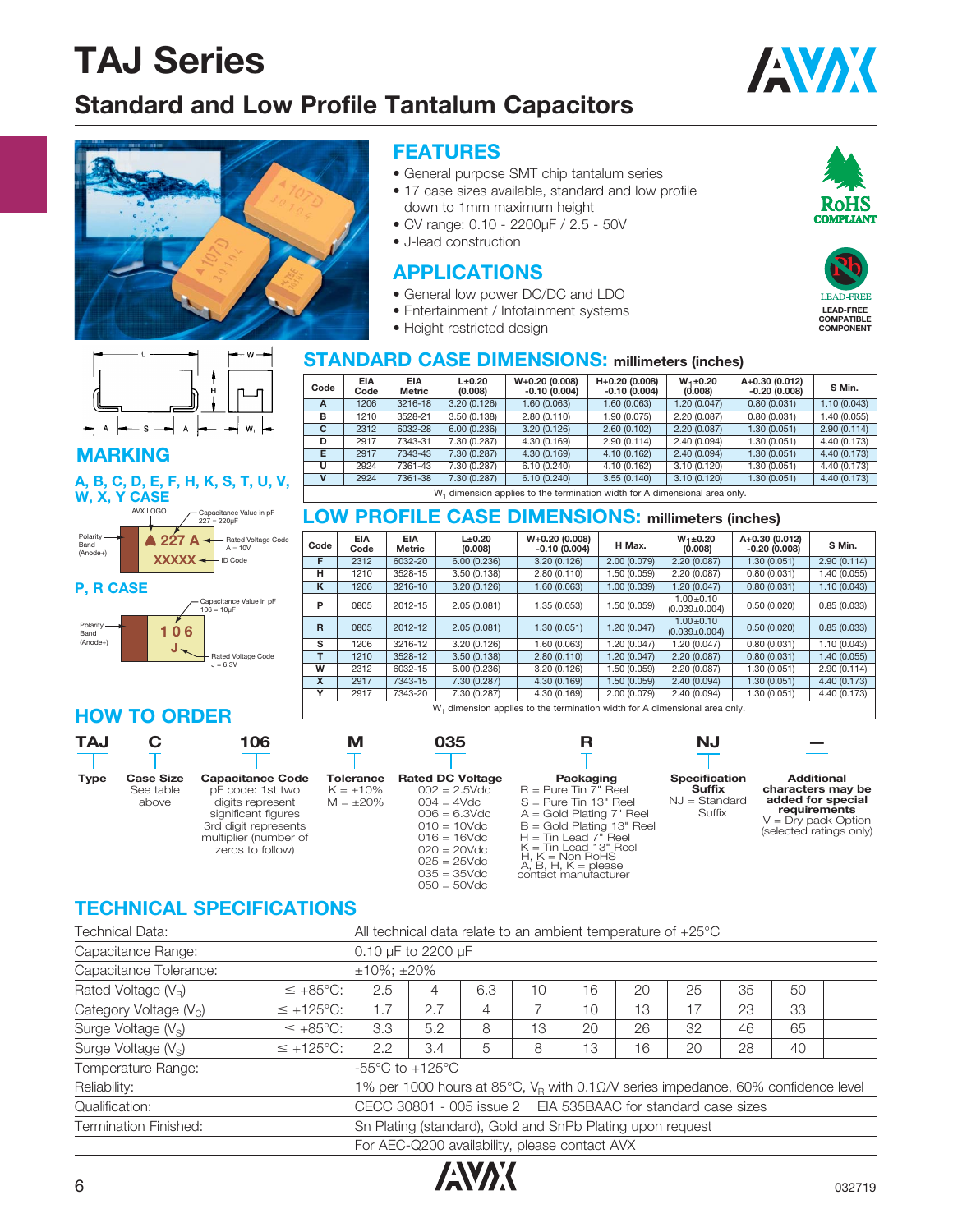

## **Standard and Low Profile Tantalum Capacitors**

#### **STANDARD TANTALUMS CAPACITANCE AND RATED VOLTAGE RANGE (LETTER DENOTES CASE SIZE)**

|                      | Capacitance       | Rated voltage DC $(V_{\rm B})$ to 85°C    |                       |                                         |                             |                                          |                        |                              |                          |                          |  |  |  |  |
|----------------------|-------------------|-------------------------------------------|-----------------------|-----------------------------------------|-----------------------------|------------------------------------------|------------------------|------------------------------|--------------------------|--------------------------|--|--|--|--|
| μF                   | Code              | 2.5V(e)                                   | 4V (G)                | $6.3V$ (J)                              | 10V (A)                     | 16V (C)                                  | 20V (D)                | 25V (E)                      | 35V (V)                  | 50V (T)                  |  |  |  |  |
| 0.10<br>0.15<br>0.22 | 104<br>154<br>224 |                                           |                       |                                         |                             |                                          |                        |                              | Α<br>A<br>$\overline{A}$ | A<br>A/B<br>A/B          |  |  |  |  |
| 0.33<br>0.47<br>0.68 | 334<br>474<br>684 |                                           |                       |                                         |                             |                                          |                        | Α<br>Α                       | A<br>A/B<br>A/B          | A/B<br>A/B/C<br>A/B/C    |  |  |  |  |
| 1.0<br>1.5<br>2.2    | 105<br>155<br>225 |                                           |                       | A                                       | A<br>$\overline{A}$         | A<br>A<br>A/B                            | A<br>A<br>A/B          | $\overline{A}$<br>A/B<br>A/B | A/B<br>A/B/C<br>A/B/C    | A/B/C<br>B/C/D<br>B/C/D  |  |  |  |  |
| 3.3<br>4.7<br>6.8    | 335<br>475<br>685 |                                           |                       | Α<br>A<br>A/B                           | A<br>A/B<br>A/B             | A/B<br>A/B<br>A/B/C                      | A/B<br>A/B/C<br>A/B/C  | A/B/C<br>A/B/C<br>B/C        | B/C<br>B/C/D<br>C/D      | C/D<br>C/D<br>C/D        |  |  |  |  |
| 10<br>15<br>22       | 106<br>156<br>226 |                                           | A<br>Α<br>A           | A/B<br>A/B<br>A/B/C                     | A/B/C<br>A/B/C<br>A/B/C     | A/B/C<br>A/B/C<br>A <sup>(M</sup> /B/C/D | B/C<br>B/C/D<br>B/C/D  | B/C/D<br>C/D<br>C/D          | C/D/E<br>C/D<br>D/E      | D/E/V<br>D/E/V<br>$\vee$ |  |  |  |  |
| 33<br>47<br>68       | 336<br>476<br>686 | А<br>Α<br>A                               | A/B<br>A/B<br>A/B     | A/B/C<br>A/B/C/D<br>B/C/D               | A/B/C/D<br>B/C/D<br>B/C/D   | B/C/D<br>C/D<br>C/D                      | C/D<br>C/D/E<br>CM/D/E | C/D/E<br>D/E<br>D/E/V        | D/FN<br>D/E/V<br>V       |                          |  |  |  |  |
| 100<br>150<br>220    | 107<br>157<br>227 | A/B<br><sub>R</sub><br>B/D                | A/B/C<br>B/C<br>B/C/D | B/C/D<br>B <sup>(M</sup> /C/D)<br>C/D/E | B/C/D/E<br>C/D/E<br>C/D/E   | C/D/E<br>D/E/V<br>D <sub>(M)</sub> /E/V  | D/FN<br>E/V            | E/V<br>$V^{(M)}$             |                          |                          |  |  |  |  |
| 330<br>470<br>680    | 337<br>477<br>687 | D<br>C/D<br>C/D/E                         | C/D<br>C/D/E<br>D/E   | C/D/E<br>D/FN<br>D/E/V                  | D/E/V<br>E/U/V<br>E(M)/V(M) | E(M)                                     |                        |                              |                          |                          |  |  |  |  |
| 1000<br>1500<br>2200 | 108<br>158<br>228 | $D^{(M)}/E$<br>$D/F/V^{(M)}$<br>$V^{(M)}$ | D/E/V<br>$E/V^{(M)}$  | $EM/\sqrt{M}$                           |                             |                                          |                        |                              |                          |                          |  |  |  |  |

#### **LOW PROFILE TANTALUMS CAPACITANCE AND RATED VOLTAGE RANGE (LETTER DENOTES CASE SIZE)**

|                      | Capacitance       | Rated voltage DC $(V_R)$ to 85°C         |                                            |                                                   |                                         |                                 |                             |                                |                       |                              |  |  |  |
|----------------------|-------------------|------------------------------------------|--------------------------------------------|---------------------------------------------------|-----------------------------------------|---------------------------------|-----------------------------|--------------------------------|-----------------------|------------------------------|--|--|--|
| μF                   | Code              | 2.5V(e)                                  | 4V (G)                                     | $6.3V$ (J)                                        | 10V (A)                                 | 16V (C)                         | 20V (D)                     | 25V (E)                        | 35V (V)               | 50V (T)                      |  |  |  |
| 0.10<br>0.15<br>0.22 | 104<br>154<br>224 |                                          |                                            |                                                   |                                         |                                 | R/S<br>R/S<br>R/S           | $\mathsf{R}$<br>$\overline{R}$ | R/S<br>R/S<br>R/S     | S<br>S<br>P/R/S              |  |  |  |
| 0.33<br>0.47<br>0.68 | 334<br>474<br>684 |                                          |                                            |                                                   |                                         | R/S                             | R/S<br>R/S<br>R/S/T         | R<br>R/S<br>R/S                | R/S<br>R/S/T<br>P/S/T | P/R <sup>M</sup> /S/T<br>S/T |  |  |  |
| 1.0<br>1.5<br>2.2    | 105<br>155<br>225 |                                          | R/S                                        | R/S<br>R/S                                        | R/S<br>R/S<br>R/S                       | R/S/T<br>R/S<br>R/S/T           | R/S/T<br>P/R/S/T<br>P/R/S/T | P/R/S<br>P/S/T<br>T.           | P/S/T<br>T            | W<br>W<br>W                  |  |  |  |
| 3.3<br>4.7<br>6.8    | 335<br>475<br>685 | $\overline{R}$<br>$\overline{R}$         | R/S<br>R/S<br>R/S/T                        | R/S<br>R/S/T<br>R/S/T                             | R/S/T<br>R/S/T<br>P/R/S/T               | R/S/T<br>K/P/S/T<br>S/T         |                             | T/W<br>T/W<br>W                | W<br>W<br>Υ           | Y<br>X/Y<br>Y                |  |  |  |
| 10<br>15<br>22       | 106<br>156<br>226 | R/S<br>R<br>P/R                          | R/S/T<br>R/S/T<br>K/P/R/S/T                | P/R/S/T<br>K/P/R/S/T<br>K/P <sup>(M)</sup> /S/T/W | K/P/R <sup>M</sup> /S/T<br>S/T/W<br>T/W | T/W<br>T <sup>(M)</sup> /W<br>W | W<br>W<br><b>W/Y</b>        | W<br>Y<br>F/Y                  | XY<br>Υ<br>Y          |                              |  |  |  |
| 33<br>47<br>68       | 336<br>476<br>686 | K/P/S<br>$P^{(M)}/S$                     | K/PM/S/T/W<br>T/W<br>T/W                   | T/W<br>T/W<br>W                                   | W<br><b>H/W/Y</b><br>W/Y                | <b>W/Y</b><br>W/X/Y<br>F/X/Y    | <b>X/Y</b><br>X/Y<br>Y      | Y<br>Y                         |                       |                              |  |  |  |
| 100<br>150<br>220    | 107<br>157<br>227 | T/W<br>T <sub>(M)</sub> /W<br><b>W/Y</b> | T <sup>(M)</sup> /W<br>W/Y<br><b>W/X/Y</b> | <b>WY</b><br>W/X/Y<br>F/X/Y                       | W/X/Y<br>F/XM/Y<br>Y                    | $F^{(M)}/Y$<br>$Y^{(M)}$        |                             |                                |                       |                              |  |  |  |
| 330<br>470<br>680    | 337<br>477<br>687 | W <sub>(M)</sub> /Y<br>F/Y<br>Υ          | F/X/Y<br>Υ<br>$Y^{(M)}$                    | Y<br>Y                                            |                                         |                                 |                             |                                |                       |                              |  |  |  |
| 1000                 | 108               | Y(M)                                     |                                            |                                                   |                                         |                                 |                             |                                |                       |                              |  |  |  |

Released ratings (M tolerance only)

Engineering samples - please contact AVX

Note: Voltage ratings are minimum values. AVX reserves the right to supply higher voltage ratings in the same case size, to the same reliability standards.

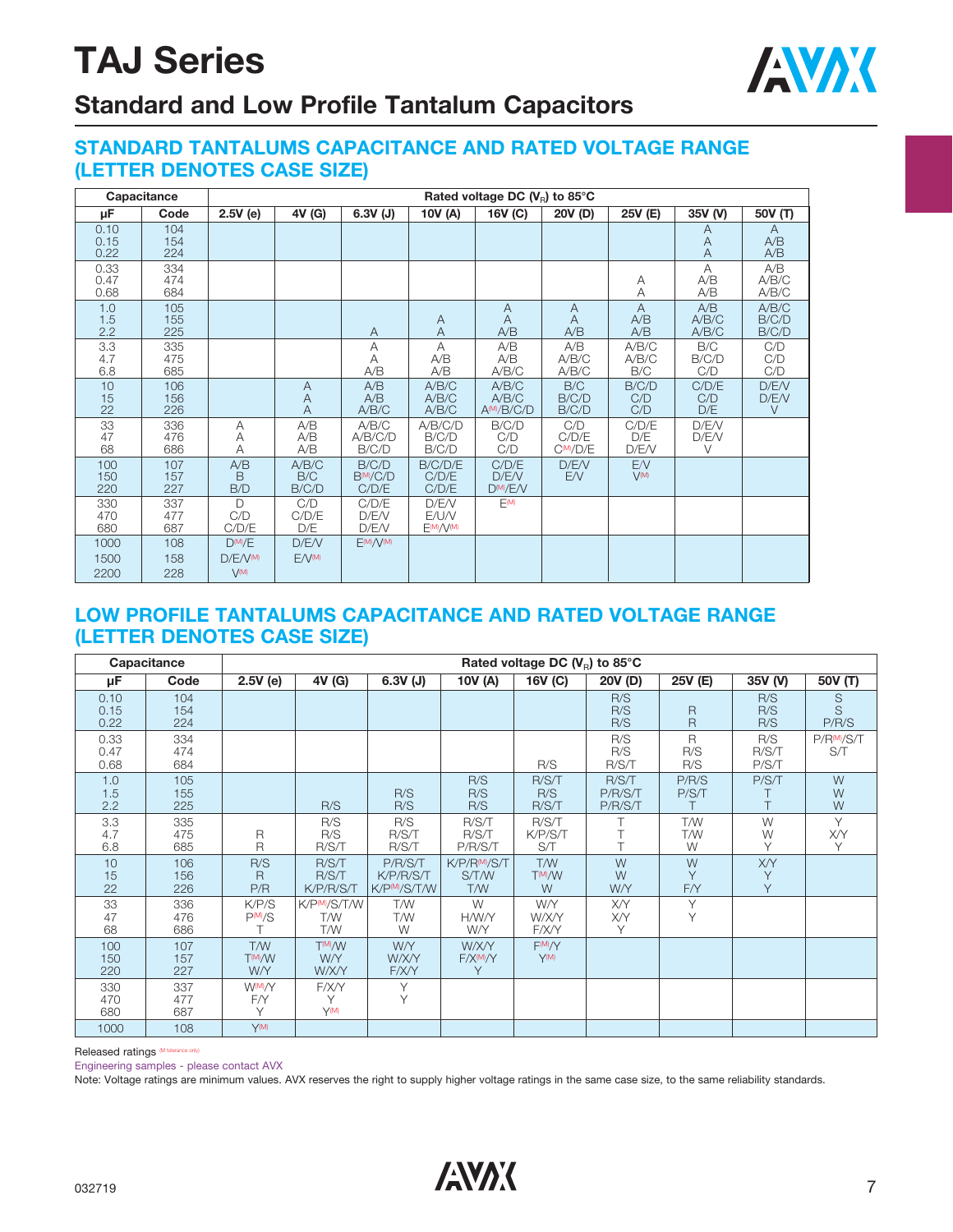

## **Standard and Low Profile Tantalum Capacitors**

| <b>AVX</b>                                | Case                | Capacitance             | Rated                            | Rated              | Category       | Category           | <b>DCL</b>            | DF<br>Max.            | <b>ESR</b><br>Max.                 |                | 100kHz RMS Current (mA) |            |                                  |
|-------------------------------------------|---------------------|-------------------------|----------------------------------|--------------------|----------------|--------------------|-----------------------|-----------------------|------------------------------------|----------------|-------------------------|------------|----------------------------------|
| Part No.                                  | <b>Size</b>         | $(\mu F)$               | Voltage<br>(N)                   | Temperature<br>(C) | Voltage<br>(V) | Temperature<br>(C) | Max.<br>$(\mu A)$     | (%)                   | @ 100kHz<br>$(\Omega)$             | $25^{\circ}$ C | 85°C                    | 125°C      | <b>MSL</b>                       |
|                                           |                     |                         |                                  |                    |                | 2.5 Volt @ 85°C    |                       |                       |                                    |                |                         |            |                                  |
| TAJR475*002#NJ                            | R                   | 4.7                     | 2.5                              | 85                 | 1.7            | 125                | 0.5                   | 6                     | 20                                 | 52             | 47                      | 21         | $\mathbf{1}$                     |
| TAJR685*002#NJ                            | R                   | 6.8                     | 2.5                              | 85                 | 1.7            | 125                | 0.5                   | 6                     | 20                                 | 52             | 47                      | 21         | $\mathbf{1}$                     |
| TAJR106*002#NJ<br>TAJS106*002#NJ          | $\mathsf{R}$<br>S   | 10<br>10                | 2.5<br>2.5                       | 85<br>85           | 1.7<br>1.7     | 125<br>125         | 0.5<br>0.5            | 8<br>6                | 4.5<br>8                           | 111<br>90      | 99<br>81                | 44<br>36   | $\mathbf{1}$<br>1                |
| TAJR156*002#NJ                            | $\mathsf R$         | 15                      | 2.5                              | 85                 | 1.7            | 125                | 0.5                   | 8                     | 4.1                                | 116            | 104                     | 46         | $\overline{1}$                   |
| TAJP226*002#NJ                            | P                   | 22                      | 2.5                              | 85                 | 1.7            | 125                | 0.5                   | 8                     | 3.5                                | 131            | 118                     | 52         | $\overline{1}$                   |
| TAJR226*002#NJ                            | $\mathsf{R}$        | $\overline{22}$         | 2.5                              | 85                 | 1.7            | 125                | 0.5                   | 8                     | $\overline{3.8}$                   | 120            | 108                     | 48         | $\overline{1}$                   |
| TAJA336*002#NJ                            | Α                   | 33                      | 2.5                              | 85                 | 1.7            | 125                | 0.8                   | 8                     | 1.7                                | 210            | 189                     | 84         | $\mathbf{1}$                     |
| TAJK336*002#NJ                            | Κ                   | 33                      | 2.5                              | 85                 | 1.7            | 125                | 0.8                   | 8                     | 1.7                                | 188            | 169                     | 75         | $\overline{1}$                   |
| TAJP336*002#NJ                            | P                   | $\overline{33}$         | 2.5                              | 85                 | 1.7            | 125                | 0.7                   | 8                     | $\overline{3.5}$                   | 131            | 118                     | 52         | $\overline{1}$                   |
| TAJS336*002#NJ                            | $\mathbf S$         | 33                      | 2.5                              | 85                 | 1.7            | 125                | 0.7                   | 8                     | 1.5                                | 208            | 187                     | 83         |                                  |
| TAJA476*002#NJ                            | Α<br>$\overline{P}$ | 47<br>47                | 2.5<br>2.5                       | 85<br>85           | 1.7<br>1.7     | 125<br>125         | 0.9<br>1.2            | 6<br>$\overline{12}$  | 3<br>$\overline{3.2}$              | 158<br>137     | 142<br>123              | 63<br>55   | 1<br>$\overline{1}$              |
| TAJP476M002#NJ<br>TAJS476*002#NJ          | S                   | 47                      | 2.5                              | 85                 | 1.7            | 125                | 1.2                   | 8                     | 1.6                                | 202            | 181                     | 81         | 1                                |
| TAJA686*002#NJ                            | Α                   | 68                      | 2.5                              | 85                 | 1.7            | 125                | 1.4                   | 8                     | 1.5                                | 224            | 201                     | 89         | $\mathbf{1}$                     |
| TAJT686*002#NJ                            |                     | 68                      | 2.5                              | 85                 | 1.7            | 125                | 1.4                   | 8                     | 1.5                                | 231            | 208                     | 92         | $\overline{1}$                   |
| TAJA107*002#NJ                            | Α                   | 100                     | 2.5                              | 85                 | 1.7            | 125                | 2.5                   | 30                    | 1.4                                | 231            | 208                     | 93         | $\overline{1}$                   |
| TAJB107*002#NJ                            | B                   | 100                     | 2.5                              | 85                 | 1.7            | 125                | 2.5                   | 8                     | 1.4                                | 246            | 222                     | 99         | $\overline{1}$                   |
| TAJT107*002#NJ                            | Τ                   | 100                     | 2.5                              | 85                 | 1.7            | 125                | 2.5                   | 15                    | 1.3                                | 248            | 223                     | 99         | 1                                |
| TAJW107*002#NJ                            | W                   | 100                     | 2.5                              | 85                 | 1.7            | 125                | 2.5                   | 8                     | 0.4                                | 474            | 427                     | 190        | $\mathbf{1}$                     |
| TAJB157*002#NJ                            | B<br>Τ              | 150                     | 2.5<br>2.5                       | 85<br>85           | 1.7<br>1.7     | 125<br>125         | 3<br>3.8              | 10<br>$\overline{18}$ | 1.6<br>1.2                         | 230<br>258     | 207<br>232              | 92<br>103  | $\overline{1}$<br>1              |
| TAJT157 <b>M</b> 002#NJ<br>TAJW157*002#NJ | W                   | 150<br>150              | 2.5                              | 85                 | 1.7            | 125                | 3.8                   | 8                     | 0.3                                | 548            | 493                     | 219        | $\overline{1}$                   |
| TAJB227*002#NJ                            | B                   | 220                     | 2.5                              | 85                 | 1.7            | 125                | 4.4                   | 16                    | 1.6                                | 230            | 207                     | 92         | $\overline{1}$                   |
| TAJD227*002#NJ                            | D                   | 220                     | 2.5                              | 85                 | 1.7            | 125                | 5.5                   | 8                     | 0.3                                | 707            | 636                     | 283        | $\overline{1}$                   |
| TAJW227*002#NJ                            | W                   | 220                     | 2.5                              | 85                 | 1.7            | 125                | 5.5                   | 8                     | 0.3                                | 548            | 493                     | 219        | $\mathbf{1}$                     |
| TAJY227*002#NJ                            | Y                   | 220                     | 2.5                              | 85                 | 1.7            | 125                | 5.5                   | 8                     | 0.3                                | 645            | 581                     | 258        | $1^{1}$                          |
| TAJD337*002#NJ                            | D                   | 330                     | 2.5                              | 85                 | 1.7            | 125                | 8.2                   | 8                     | 0.3                                | 707            | 636                     | 283        | $\overline{1}$                   |
| TAJW337M002#NJ                            | W                   | 330                     | 2.5                              | 85                 | 1.7            | 125                | 8.2                   | 12                    | 0.3                                | 548            | 493                     | 219        | $\overline{1}$                   |
| TAJY337*002#NJ<br>TAJC477*002#NJ          | Υ<br>$\mathsf{C}$   | 330                     | 2.5<br>2.5                       | 85<br>85           | 1.7<br>1.7     | 125<br>125         | 8.2<br>9.4            | 8<br>12               | 0.3                                | 645            | 581                     | 258<br>297 | 1 <sup>1</sup>                   |
| TAJD477*002#NJ                            | D                   | 470<br>470              | 2.5                              | 85                 | 1.7            | 125                | 11.6                  | 8                     | 0.2<br>0.2                         | 742<br>866     | 667<br>779              | 346        | $\mathbf{1}$<br>$\mathbf{1}$     |
| TAJF477*002#NJ                            | F                   | 470                     | 2.5                              | 85                 | 1.7            | 125                | 11.8                  | 12                    | 0.3                                | 577            | 520                     | 231        | $\overline{1}$                   |
| TAJY477*002#NJ                            | Ÿ                   | 470                     | 2.5                              | 85                 | 1.7            | 125                | 11                    | 12                    | 0.2                                | 791            | 712                     | 316        | 1 <sup>1</sup>                   |
| TAJC687*002#NJ                            | C                   | 680                     | 2.5                              | 85                 | 1.7            | 125                | 17                    | 18                    | 0.2                                | 742            | 667                     | 297        | $\overline{1}$                   |
| TAJD687*002#NJ                            | D                   | 680                     | 2.5                              | 85                 | 1.7            | 125                | 17                    | 16                    | 0.2                                | 866            | 779                     | 346        | $\mathbf{1}$                     |
| TAJE687*002#NJ                            | Ε                   | 680                     | 2.5                              | 85                 | 1.7            | 125                | 17                    | 10                    | 0.2                                | 908            | 817                     | 363        | 1 <sup>1</sup>                   |
| TAJY687*002#NJ                            | Υ                   | 680                     | 2.5                              | 85                 | 1.7            | 125                | 17                    | 12                    | 0.2                                | 791            | 712                     | 316        | $1^{1}$                          |
| <b>TAJD108M002#NJ</b>                     | D                   | 1000                    | 2.5                              | 85                 | 1.7            | 125                | $\overline{25}$       | 20                    | 0.2                                | 866            | 779                     | 346        | $\mathbf{1}$                     |
| TAJE108*002#NJ<br>TAJY108M002#NJ          | Ε<br>Y              | 1000<br>1000            | 2.5<br>2.5                       | 85<br>85           | 1.7<br>1.7     | 125<br>125         | $\overline{20}$<br>25 | 14<br>30              | 0.4<br>0.2                         | 642<br>791     | 578<br>712              | 257<br>316 | 1 <sup>1</sup><br>1 <sup>1</sup> |
| TAJD158*002#NJ                            | D                   | 1500                    | 2.5                              | 85                 | 1.7            | 125                | 37.5                  | 60                    | 0.2                                | 866            | 779                     | 346        | $\mathbf{1}$                     |
| TAJE158*002#NJ                            | E                   | 1500                    | 2.5                              | 85                 | 1.7            | 125                | $\overline{37}$       | 20                    | 0.2                                | 908            | 817                     | 363        | 1 <sup>1</sup>                   |
| TAJV158M002#NJ                            | V                   | 1500                    | 2.5                              | 85                 | 1.7            | 125                | 30                    | 20                    | 0.2                                | 1118           | 1006                    | 447        | 1 <sup>1</sup>                   |
| TAJV228M002#NJ                            | $\vee$              | 2200                    | 2.5                              | 85                 | 1.7            | 125                | 55                    | 50                    | 0.2                                | 1118           | 1006                    | 447        | 1 <sup>1</sup>                   |
|                                           |                     |                         |                                  |                    |                | 4 Volt @ 85°C      |                       |                       |                                    |                |                         |            |                                  |
| TAJR225*004#NJ                            | $\mathsf R$         | 2.2                     | $\overline{4}$                   | 85                 | 2.7            | 125                | 0.5                   | 6                     | 25                                 | 47             | 42                      | 19         |                                  |
| TAJS225*004#NJ                            | S<br>$\overline{R}$ | 2.2<br>$\overline{3.3}$ | 4                                | 85<br>85           | 2.7            | 125                | 0.5                   | 6<br>6                | 25                                 | 51<br>52       | 46                      | 20<br>21   | 1                                |
| TAJR335*004#NJ<br>TAJS335*004#NJ          | S                   | 3.3                     | 4<br>4                           | 85                 | 2.7<br>2.7     | 125<br>125         | 0.5<br>0.5            | 6                     | 20<br>18                           | 60             | 47<br>54                | 24         | 1<br>$\mathbf{1}$                |
| TAJR475*004#NJ                            | $\mathsf R$         | 4.7                     | $\overline{4}$                   | 85                 | 2.7            | 125                | 0.5                   | 6                     | 12                                 | 68             | 61                      | 27         | $\mathbf{1}$                     |
| TAJS475*004#NJ                            | S                   | 4.7                     | $\overline{4}$                   | 85                 | 2.7            | 125                | 0.5                   | 6                     | 10                                 | 81             | 73                      | 32         | 1                                |
| TAJR685*004#NJ                            | R                   | 6.8                     | $\overline{4}$                   | 85                 | 2.7            | 125                | 0.5                   | 6                     | 5.2                                | 103            | 93                      | 41         | $\mathbf{1}$                     |
| TAJS685*004#NJ                            | S                   | 6.8                     | $\overline{4}$                   | 85                 | 2.7            | 125                | 0.5                   | 6                     | 8                                  | 90             | 81                      | 36         | $\mathbf{1}$                     |
| TAJT685*004#NJ                            | Τ                   | 6.8                     | $\overline{4}$                   | 85                 | 2.7            | 125                | 0.5                   | 6                     | 6                                  | 115            | 104                     | 46         | $\mathbf{1}$                     |
| TAJA106*004#NJ                            | Α                   | 10                      | 4                                | 85                 | 2.7            | 125                | 0.5                   | 6                     | 6                                  | 112            | 101                     | 45         | $\mathbf{1}$                     |
| TAJR106*004#NJ<br>TAJS106*004#NJ          | $\mathsf{R}$<br>S   | 10<br>10                | $\overline{4}$<br>$\overline{4}$ | 85<br>85           | 2.7<br>2.7     | 125<br>125         | 0.5<br>0.5            | 6<br>6                | $\overline{7}$<br>6                | 89<br>104      | 80<br>94                | 35<br>42   | $\mathbf{1}$<br>$\mathbf{1}$     |
| TAJT106*004#NJ                            | Τ                   | 10                      | $\overline{4}$                   | 85                 | 2.7            | 125                | 0.5                   | 6                     | 5                                  | 126            | 114                     | 51         | 1                                |
| TAJA156*004#NJ                            | Α                   | 15                      | $\overline{4}$                   | 85                 | 2.7            | 125                | 0.6                   | 6                     | 4                                  | 137            | 123                     | 55         | $\mathbf{1}$                     |
| TAJR156*004#NJ                            | $\mathsf{R}$        | 15                      | $\overline{4}$                   | 85                 | 2.7            | 125                | 0.6                   | 8                     | $\overline{4}$                     | 117            | 106                     | 47         | $\mathbf{1}$                     |
| TAJS156*004#NJ                            | S                   | 15                      | 4                                | 85                 | 2.7            | 125                | 0.6                   | 8                     | $\overline{4}$                     | 127            | 115                     | 51         | $\mathbf{1}$                     |
| TAJT156*004#NJ                            | T                   | 15                      | $\overline{4}$                   | 85                 | 2.7            | 125                | 0.6                   | 6                     | $\overline{2}$                     | 200            | 180                     | 80         | $\mathbf{1}$                     |
| TAJA226*004#NJ                            | Α                   | $\overline{22}$         | $\overline{4}$                   | 85                 | 2.7            | 125                | 0.9                   | 6                     | 3.5                                | 146            | 132                     | 59         | $\mathbf 1$                      |
| TAJK226*004#NJ                            | Κ                   | 22                      | $\overline{4}$                   | 85                 | 2.7            | 125                | 0.9                   | 8                     | 1.8                                | 183            | 164                     | 73         | $\overline{1}$                   |
| TAJP226*004#NJ<br>TAJR226*004#NJ          | P<br>R              | 22<br>22                | $\overline{4}$<br>$\overline{4}$ | 85<br>85           | 2.7<br>2.7     | 125<br>125         | 0.9<br>0.9            | 8<br>8                | $\overline{4}$<br>$\overline{3.8}$ | 122<br>120     | 110<br>108              | 49<br>48   | $\mathbf{1}$<br>$\mathbf{1}$     |
| TAJS226*004#NJ                            | S                   | 22                      | 4                                | 85                 | 2.7            | 125                | 0.9                   | 8                     | 3.5                                | 136            | 123                     | 55         | $\mathbf{1}$                     |
| TAJT226*004#NJ                            | Τ                   | 22                      | $\overline{4}$                   | 85                 | 2.7            | 125                | 0.9                   | 6                     | 1.9                                | 205            | 185                     | 82         | $\mathbf{1}$                     |
| TAJA336*004#NJ                            | Α                   | $\overline{33}$         | $\overline{4}$                   | 85                 | 2.7            | 125                | 1.3                   | 6                     | З                                  | 158            | 142                     | 63         | $\mathbf{1}$                     |

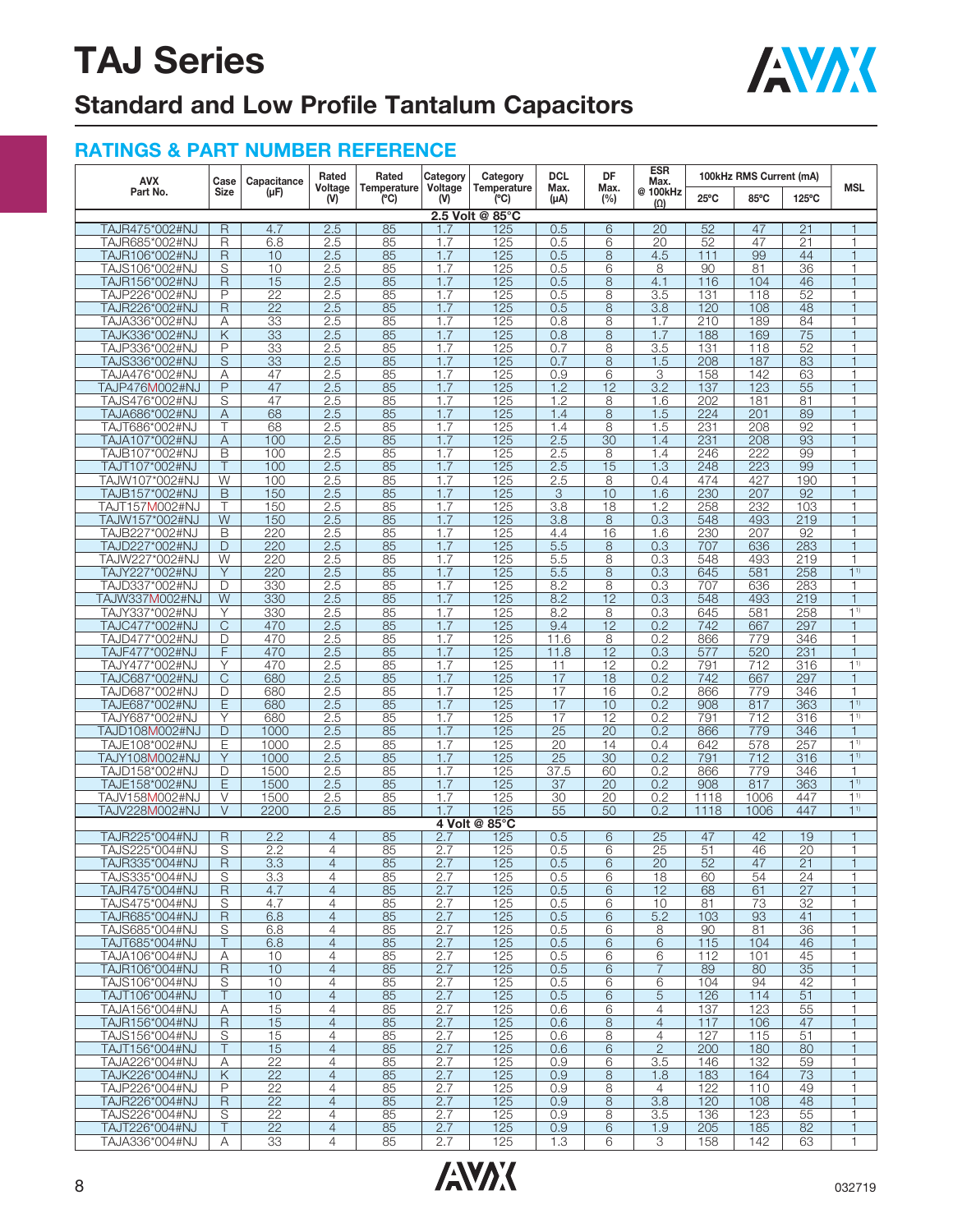

## **Standard and Low Profile Tantalum Capacitors**

| <b>AVX</b>                       | Case                    | Capacitance  | Rated                            | Rated              | Category                         | Category               | <b>DCL</b>                       | DF                    | <b>ESR</b><br>Max.     |                 | 100kHz RMS Current (mA) |                       |                                  |
|----------------------------------|-------------------------|--------------|----------------------------------|--------------------|----------------------------------|------------------------|----------------------------------|-----------------------|------------------------|-----------------|-------------------------|-----------------------|----------------------------------|
| Part No.                         | <b>Size</b>             | $(\mu F)$    | Voltage<br>(V)                   | Temperature<br>(C) | Voltage<br>(V)                   | Temperature<br>(C)     | Max.<br>$(\mu A)$                | Max.<br>(%)           | @ 100kHz<br>$(\Omega)$ | $25^{\circ}$ C  | 85°C                    | 125°C                 | <b>MSL</b>                       |
| TAJB336*004#NJ                   | B                       | 33           | $\overline{4}$                   | 85                 | 2.7                              | 125                    | 1.9                              | 6                     | 2.4                    | 188             | 169                     | 75                    |                                  |
| TAJK336*004#NJ                   | Κ                       | 33           | $\overline{4}$                   | 85                 | 2.7                              | 125                    | 1.3                              | 10                    | 1.7                    | 188             | 169                     | 75                    | 1                                |
| TAJP336M004#NJ                   | P                       | 33           | $\overline{4}$                   | 85                 | 2.7                              | 125                    | 1.3                              | 8                     | 2.8                    | 146             | 132                     | 59                    | 1                                |
| TAJS336*004#NJ                   | S                       | 33           | $\overline{4}$                   | 85                 | 2.7                              | 125                    | 1.3                              | 8                     | 1.7                    | 196             | 176                     | 78                    |                                  |
| TAJT336*004#NJ                   | т                       | 33           | 4                                | 85                 | 2.7                              | 125                    | 1.3                              | 6                     | 1.7                    | 217             | 195                     | 87                    | 1                                |
| TAJW336*004#NJ                   | W                       | 33           | $\overline{4}$                   | 85                 | 2.7                              | 125                    | 1.3                              | 6                     | 0.6                    | 387             | 349                     | 155                   |                                  |
| TAJA476*004#NJ                   | Α<br>$\overline{B}$     | 47<br>47     | 4<br>$\overline{4}$              | 85<br>85           | 2.7                              | 125<br>125             | 1.9<br>1.9                       | 8<br>$\overline{6}$   | 2.6<br>2.4             | 170<br>188      | 153<br>169              | 68<br>$\overline{75}$ | 1                                |
| TAJB476*004#NJ<br>TAJT476*004#NJ | Τ                       | 47           | $\overline{4}$                   | 85                 | 2.7<br>2.7                       | 125                    | 1.9                              | 10                    | 1.6                    | 224             | 201                     | 89                    | 1                                |
| TAJW476*004#NJ                   | W                       | 47           | 4                                | 85                 | 2.7                              | 125                    | 1.9                              | 6                     | 0.5                    | 424             | 382                     | 170                   |                                  |
| TAJA686*004#NJ                   | Α                       | 68           | $\overline{4}$                   | 85                 | 2.7                              | 125                    | 2.7                              | 10                    | 1.5                    | 224             | 201                     | 89                    | 1                                |
| TAJB686*004#NJ                   | B                       | 68           | $\overline{4}$                   | 85                 | 2.7                              | 125                    | 2.7                              | 6                     | 1.8                    | 217             | 196                     | 87                    |                                  |
| TAJT686*004#NJ                   | т                       | 68           | 4                                | 85                 | 2.7                              | 125                    | 2.7                              | 15                    | 1.5                    | 231             | 208                     | $\overline{92}$       |                                  |
| TAJW686*004#NJ                   | W                       | 68           | $\overline{4}$                   | 85                 | 2.7                              | 125                    | 2.7                              | 6                     | 0.4                    | 474             | 427                     | 190                   | $\overline{1}$                   |
| TAJA107*004#NJ<br>TAJB107*004#NJ | Α<br>B                  | 100<br>100   | $\overline{4}$<br>$\overline{4}$ | 85<br>85           | 2.7<br>2.7                       | 125<br>125             | $\overline{4}$<br>$\overline{4}$ | 30<br>8               | 1.4<br>0.9             | 231<br>307      | 208<br>277              | 93<br>123             | 1                                |
| TAJC107*004#NJ                   | C                       | 100          | $\overline{4}$                   | 85                 | 2.7                              | 125                    | $\overline{4}$                   | 6                     | 1.3                    | 291             | 262                     | 116                   |                                  |
| TAJT107M004#NJ                   | $\top$                  | 100          | $\overline{4}$                   | 85                 | 2.7                              | 125                    | $\overline{4}$                   | 14                    | 1.4                    | 239             | 215                     | 96                    |                                  |
| TAJW107*004#NJ                   | W                       | 100          | 4                                | 85                 | 2.7                              | 125                    | 4                                | 6                     | 0.4                    | 474             | 427                     | 190                   |                                  |
| TAJB157*004#NJ                   | B                       | 150          | $\overline{4}$                   | 85                 | 2.7                              | 125                    | $\overline{6}$                   | 10                    | 1.5                    | 238             | 214                     | 95                    | 1                                |
| TAJC157*004#NJ                   | $\overline{C}$          | 150          | $\overline{4}$                   | 85                 | 2.7                              | 125                    | 6                                | 6                     | 0.3                    | 606             | 545                     | 242                   | 1                                |
| TAJW157*004#NJ                   | W                       | 150          | $\overline{4}$                   | 85                 | 2.7                              | 125                    | 6                                | 6                     | 0.5                    | 424             | 382                     | 170                   |                                  |
| TAJY157*004#NJ<br>TAJB227*004#NJ | Υ<br>B                  | 150<br>220   | $\overline{4}$<br>$\overline{4}$ | 85<br>85           | 2.7<br>2.7                       | 125<br>125             | 6<br>8.8                         | 6<br>12               | 0.4<br>1.1             | 559<br>278      | 503<br>250              | 224<br>111            | 1 <sup>1</sup>                   |
| TAJC227*004#NJ                   | C                       | 220          | 4                                | 85                 | 2.7                              | 125                    | 8.8                              | 8                     | 1.2                    | 303             | 272                     | 121                   |                                  |
| TAJD227*004#NJ                   | D                       | 220          | $\overline{4}$                   | 85                 | 2.7                              | 125                    | 8.8                              | 8                     | 0.9                    | 408             | 367                     | 163                   | $\mathbf{1}$                     |
| TAJW227*004#NJ                   | W                       | 220          | $\overline{4}$                   | 85                 | 2.7                              | 125                    | 8.8                              | 8                     | 0.3                    | 548             | 493                     | 219                   | 1                                |
| TAJX227*004#NJ                   | X                       | 220          | $\overline{4}$                   | 85                 | 2.7                              | 125                    | 8.8                              | 8                     | 0.9                    | 577             | 520                     | 231                   | 1 <sup>1</sup>                   |
| TAJY227*004#NJ                   | Υ                       | 220          | $\overline{4}$                   | 85                 | 2.7                              | 125                    | 8.8                              | 8                     | 0.3                    | 645             | 581                     | 258                   | 1 <sup>1</sup>                   |
| TAJC337*004#NJ                   | $\overline{C}$<br>D     | 330          | $\overline{4}$                   | 85                 | 2.7                              | 125                    | 13.2<br>13.2                     | 8<br>8                | 0.3                    | 606<br>408      | 545                     | 242<br>163            |                                  |
| TAJD337*004#NJ<br>TAJF337*004#NJ | F                       | 330<br>330   | 4<br>$\overline{4}$              | 85<br>85           | 2.7<br>2.7                       | 125<br>125             | 13.2                             | 10                    | 0.9<br>0.3             | 577             | 367<br>520              | 231                   | $\mathbf{1}$                     |
| TAJX337*004#NJ                   | Χ                       | 330          | $\overline{4}$                   | 85                 | 2.7                              | 125                    | 13.2                             | 8                     | 0.3                    | 577             | 520                     | 231                   | 1 <sup>1</sup>                   |
| TAJY337*004#NJ                   | Y                       | 330          | $\overline{4}$                   | 85                 | 2.7                              | 125                    | 13.2                             | $\overline{12}$       | 0.4                    | 559             | 503                     | 224                   | 1 <sup>1</sup>                   |
| TAJC477*004#NJ                   | C                       | 470          | $\overline{4}$                   | 85                 | 2.7                              | 125                    | 18.8                             | 14                    | 0.3                    | 606             | 545                     | 242                   | 1                                |
| TAJD477*004#NJ                   | D                       | 470          | $\overline{4}$                   | 85                 | 2.7                              | 125                    | 18.8                             | 12                    | 0.9                    | 408             | 367                     | 163                   |                                  |
| TAJE477*004#NJ                   | Ε                       | 470          | 4                                | 85                 | 2.7                              | 125                    | 18.8                             | 10                    | 0.5                    | 574             | 517                     | 230                   | 1 <sup>1</sup>                   |
| TAJY477*004#NJ<br>TAJD687*004#NJ | Y<br>D                  | 470<br>680   | $\overline{4}$<br>$\overline{4}$ | 85<br>85           | 2.7<br>2.7                       | 125<br>125             | 18.8<br>27.2                     | 14<br>14              | 0.4<br>0.5             | 559<br>548      | 503<br>493              | 224<br>219            | 1 <sup>1</sup><br>$\mathbf{1}$   |
| TAJE687*004#NJ                   | E                       | 680          | $\overline{4}$                   | 85                 | 2.7                              | 125                    | 27.2                             | 14                    | 0.9                    | 428             | 385                     | 171                   | 1 <sup>1</sup>                   |
| TAJY687 <b>M</b> 004#NJ          | Υ                       | 680          | $\overline{4}$                   | 85                 | 2.7                              | 125                    | 27.2                             | 25                    | 0.2                    | 791             | 712                     | 316                   | 1 <sup>1</sup>                   |
| TAJD108*004#NJ                   | D                       | 1000         | $\overline{4}$                   | 85                 | 2.7                              | 125                    | 40                               | 60                    | 0.2                    | 866             | 779                     | 346                   |                                  |
| TAJE108*004#NJ                   | Ε                       | 1000         | 4                                | 85                 | 2.7                              | 125                    | 40                               | 14                    | 0.4                    | 642             | 578                     | 257                   | 1 <sup>1</sup>                   |
| TAJV108*004#NJ                   | $\vee$                  | 1000         | $\overline{4}$                   | 85                 | 2.7                              | 125                    | 40                               | 16                    | 0.2                    | 1118            | 1006                    | 447                   | 11                               |
| TAJE158*004#NJ                   | E<br>V                  | 1500<br>1500 | $\overline{4}$<br>$\overline{4}$ | 85<br>85           | 2.7<br>2.7                       | 125                    | 60<br>60                         | $\overline{30}$<br>30 | 0.2<br>0.2             | 908             | 817<br>1006             | 363<br>447            | 1 <sup>1</sup><br>1 <sup>1</sup> |
| TAJV158M004#NJ                   |                         |              |                                  |                    |                                  | 125<br>6.3 Volt @ 85°C |                                  |                       |                        | 1118            |                         |                       |                                  |
| TAJR155*006#NJ                   | R                       | 1.5          | 6.3                              | 85                 | $\overline{4}$                   | 125                    | 0.5                              | 6                     | $\overline{25}$        | 47              | 42                      | 19                    |                                  |
| TAJS155*006#NJ                   | S                       | 1.5          | 6.3                              | 85                 | 4                                | 125                    | 0.5                              | 6                     | $\overline{25}$        | 51              | 46                      | $\overline{20}$       |                                  |
| TAJA225*006#NJ                   | $\overline{A}$          | 2.2          | 6.3                              | 85                 | $\overline{4}$                   | 125                    | 0.5                              | 6                     | $\hbox{9}$             | $\overline{91}$ | $\overline{82}$         | $\overline{37}$       | 1                                |
| TAJR225*006#NJ                   | R                       | 2.2          | 6.3                              | 85                 | $\overline{4}$                   | 125                    | 0.5                              | 6                     | 20                     | 52              | 47                      | 21                    | $\mathbf{1}$                     |
| TAJS225*006#NJ<br>TAJA335*006#NJ | S                       | 2.2          | 6.3                              | 85                 | $\overline{4}$<br>$\overline{4}$ | 125                    | 0.5                              | 6                     | 18                     | 60              | 54                      | 24                    |                                  |
| TAJR335*006#NJ                   | Α<br>$\mathsf R$        | 3.3<br>3.3   | 6.3<br>6.3                       | 85<br>85           | $\overline{4}$                   | 125<br>125             | 0.5<br>0.5                       | 6<br>6                | 7<br>12                | 104<br>68       | 93<br>61                | 41<br>27              |                                  |
| TAJS335*006#NJ                   | S                       | 3.3          | 6.3                              | 85                 | $\overline{4}$                   | 125                    | 0.5                              | 6                     | 9                      | 85              | 76                      | 34                    |                                  |
| TAJA475*006#NJ                   | Α                       | 4.7          | 6.3                              | 85                 | $\overline{4}$                   | $\overline{125}$       | 0.5                              | 6                     | 6                      | 112             | 101                     | 45                    | 1                                |
| TAJR475*006#NJ                   | $\overline{\mathsf{R}}$ | 4.7          | 6.3                              | 85                 | $\overline{4}$                   | 125                    | 0.5                              | 6                     | $\overline{7}$         | 89              | 80                      | 35                    | 1                                |
| TAJS475*006#NJ                   | S                       | 4.7          | 6.3                              | 85                 | $\overline{4}$                   | 125                    | 0.5                              | 6                     | 7.5                    | 93              | 84                      | 37                    |                                  |
| TAJT475*006#NJ                   | Τ                       | 4.7          | 6.3                              | 85                 | $\overline{4}$<br>$\overline{4}$ | 125<br>125             | 0.5                              | 6                     | 6                      | 115<br>122      | 104                     | 46                    | 1                                |
| TAJA685*006#NJ<br>TAJB685*006#NJ | Α<br>В                  | 6.8<br>6.8   | 6.3<br>6.3                       | 85<br>85           | $\overline{4}$                   | 125                    | 0.5<br>0.6                       | 6<br>6                | $\sqrt{5}$<br>5        | 130             | 110<br>117              | 49<br>52              |                                  |
| TAJR685*006#NJ                   | $\overline{R}$          | 6.8          | 6.3                              | 85                 | $\overline{4}$                   | 125                    | 0.5                              | 8                     | $\overline{7}$         | 89              | 80                      | 35                    | 1                                |
| TAJS685*006#NJ                   | S                       | 6.8          | 6.3                              | 85                 | $\overline{4}$                   | 125                    | 0.5                              | 6                     | 2.6                    | 158             | 142                     | 63                    | 1                                |
| TAJT685*006#NJ                   | Τ                       | 6.8          | 6.3                              | 85                 | $\overline{4}$                   | 125                    | 0.5                              | 6                     | 5                      | 126             | 114                     | 51                    |                                  |
| TAJA106*006#NJ                   | Α                       | 10           | 6.3                              | 85                 | $\overline{4}$                   | 125                    | 0.6                              | 6                     | $\overline{4}$         | 137             | 123                     | 55                    | 1                                |
| TAJB106*006#NJ                   | B<br>P                  | 10           | 6.3                              | 85                 | $\overline{4}$                   | 125                    | 0.6                              | 6                     | 3                      | 168             | 151                     | 67<br>40              |                                  |
| TAJP106*006#NJ<br>TAJR106*006#NJ | R                       | 10<br>10     | 6.3<br>6.3                       | 85<br>85           | $\overline{4}$<br>$\overline{4}$ | 125<br>125             | 0.6<br>0.6                       | 8<br>8                | 6<br>6                 | 100<br>96       | 90<br>86                | 38                    | 1                                |
| TAJS106*006#NJ                   | S                       | 10           | 6.3                              | 85                 | $\overline{4}$                   | 125                    | 0.6                              | 8                     | $\overline{4}$         | 127             | 115                     | 51                    | 1                                |
| TAJT106*006#NJ                   | Τ                       | 10           | 6.3                              | 85                 | $\overline{4}$                   | 125                    | 0.6                              | 6                     | $\overline{4}$         | 141             | 127                     | 57                    |                                  |
| TAJA156*006#NJ                   | A                       | 15           | 6.3                              | 85                 | $\overline{4}$                   | 125                    | 0.9                              | 6                     | $\overline{3.5}$       | 146             | 132                     | 59                    | $\mathbf{1}$                     |

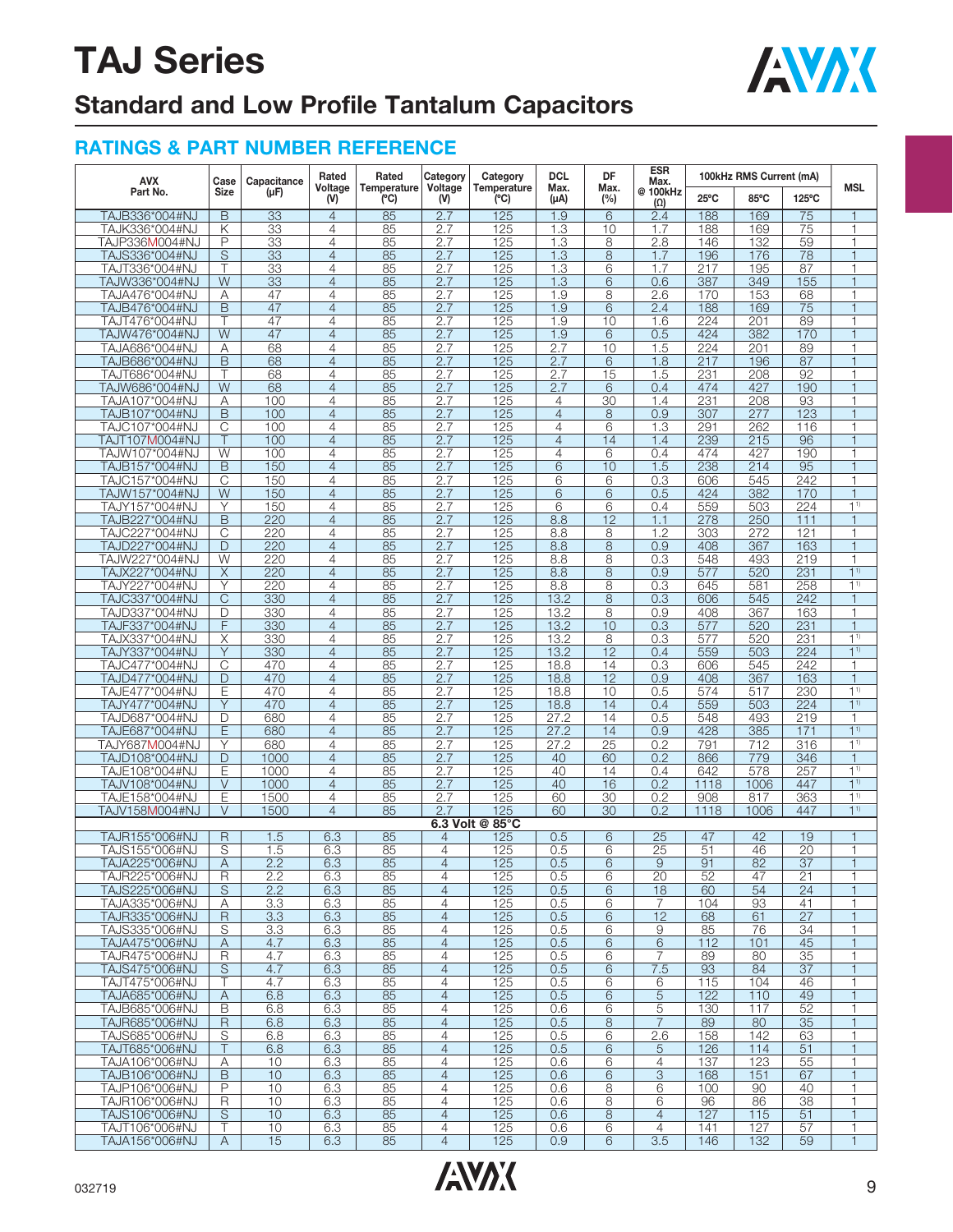## **Standard and Low Profile Tantalum Capacitors**

| <b>AVX</b>                       | Case                    | Capacitance     | Rated                   | Rated               | Category                         | Category       | <b>DCL</b><br>DF<br>Max.<br>Temperature<br>Max.<br>(C)<br>$(\mu A)$<br>(%) | <b>ESR</b><br>Max. |                         | 100kHz RMS Current (mA) |            |                 |                                  |
|----------------------------------|-------------------------|-----------------|-------------------------|---------------------|----------------------------------|----------------|----------------------------------------------------------------------------|--------------------|-------------------------|-------------------------|------------|-----------------|----------------------------------|
| Part No.                         | Size                    | (µF)            | Voltage<br>$\mathsf{M}$ | Temperature<br>(°C) | Voltage<br>(V)                   |                |                                                                            |                    | @ 100kHz<br>$(\Omega)$  | 25°C                    | 85°C       | 125°C           | <b>MSL</b>                       |
| TAJB156*006#NJ                   | B                       | 15              | 6.3                     | 85                  | $\overline{4}$                   | 125            | 0.9                                                                        | 6                  | $\overline{2}$          | 206                     | 186        | $\overline{82}$ | $\overline{1}$                   |
| TAJK156*006#NJ                   | Κ                       | 15              | 6.3                     | 85                  | $\overline{4}$                   | 125            | 0.9                                                                        | 6                  | 2                       | 173                     | 156        | 69              | 1                                |
| TAJP156*006#NJ                   | P                       | 15              | 6.3                     | 85                  | $\overline{4}$                   | 125            | 0.9                                                                        | 8                  | 3.5                     | 131                     | 118        | 52              | $\mathbf{1}$                     |
| TAJR156*006#NJ<br>TAJS156*006#NJ | R<br>S                  | 15<br>15        | 6.3<br>6.3              | 85<br>85            | $\overline{4}$<br>$\overline{4}$ | 125<br>125     | 0.9<br>0.9                                                                 | 8<br>8             | 4.1<br>$\overline{3.5}$ | 116<br>136              | 104<br>123 | 46<br>55        | 1<br>$\mathbf{1}$                |
| TAJT156*006#NJ                   |                         | 15              | 6.3                     | 85                  | $\overline{4}$                   | 125            | 0.9                                                                        | 6                  | 3.5                     | 151                     | 136        | 60              | $\overline{1}$                   |
| TAJA226*006#NJ                   | Α                       | 22              | 6.3                     | 85                  | $\overline{4}$                   | 125            | 1.4                                                                        | 6                  | 3                       | 158                     | 142        | 63              | $\overline{1}$                   |
| TAJB226*006#NJ                   | В                       | 22              | 6.3                     | 85                  | $\overline{4}$                   | 125            | 1.4                                                                        | 6                  | 2.5                     | 184                     | 166        | 74              | 1                                |
| TAJC226*006#NJ                   | $\overline{C}$          | $\overline{22}$ | 6.3                     | 85                  | $\overline{4}$                   | 125            | 1.4                                                                        | 6                  | $\mathbf{2}$            | 235                     | 211        | 94              | $\mathbf{1}$                     |
| TAJK226*006#NJ                   | Κ                       | 22              | 6.3                     | 85                  | $\overline{4}$                   | 125            | 1.3                                                                        | 10                 | 1.8                     | 183                     | 164        | 73              | 1                                |
| TAJP226M006#NJ                   | P                       | $\overline{22}$ | 6.3                     | 85                  | $\overline{4}$                   | 125            | 1.3                                                                        | 8                  | 3.3                     | 135                     | 121        | 54              | 1                                |
| TAJS226*006#NJ                   | S                       | $\overline{22}$ | 6.3                     | 85                  | $\overline{4}$                   | 125            | 1.3                                                                        | 10                 | 1.8                     | 190                     | 171        | 76              | 1                                |
| TAJT226*006#NJ<br>TAJW226*006#NJ | W                       | 22<br>22        | 6.3<br>6.3              | 85<br>85            | $\overline{4}$<br>$\overline{4}$ | 125<br>125     | 1.4<br>$\overline{1.3}$                                                    | 8<br>6             | 2.5<br>0.6              | 179<br>387              | 161<br>349 | 72<br>155       | $\overline{1}$<br>1              |
| TAJA336*006#NJ                   | Α                       | 33              | 6.3                     | 85                  | $\overline{4}$                   | 125            | 2.1                                                                        | 8                  | 2.2                     | 185                     | 166        | 74              | $\mathbf{1}$                     |
| TAJB336*006#NJ                   | B                       | 33              | 6.3                     | 85                  | $\overline{4}$                   | 125            | 2.1                                                                        | 6                  | 2.2                     | 197                     | 177        | 79              | 1                                |
| TAJC336*006#NJ                   | $\mathsf{C}$            | 33              | 6.3                     | 85                  | $\overline{4}$                   | 125            | 2.1                                                                        | 6                  | 1.8                     | 247                     | 222        | 99              | $\mathbf{1}$                     |
| TAJT336*006#NJ                   |                         | 33              | 6.3                     | 85                  | $\overline{4}$                   | 125            | 2.1                                                                        | 10                 | 2.5                     | 179                     | 161        | $\overline{72}$ | $\mathbf{1}$                     |
| TAJW336*006#NJ                   | W                       | 33              | 6.3                     | 85                  | $\overline{4}$                   | 125            | $\overline{2}$                                                             | 6                  | 0.5                     | 424                     | 382        | 170             | $\overline{1}$                   |
| TAJA476*006#NJ                   | Α                       | 47              | 6.3                     | 85                  | $\overline{4}$                   | 125            | 2.8                                                                        | 10                 | 1.6                     | 217                     | 195        | 87              | 1                                |
| TAJB476*006#NJ                   | B                       | 47              | 6.3                     | 85                  | $\overline{4}$                   | 125            | 3                                                                          | 6                  | $\overline{2}$          | 206                     | 186        | 82              | $\mathbf{1}$                     |
| TAJC476*006#NJ<br>TAJD476*006#NJ | С<br>D                  | 47<br>47        | 6.3<br>6.3              | 85<br>85            | $\overline{4}$<br>$\overline{4}$ | 125<br>125     | 3<br>$\overline{3}$                                                        | 6<br>6             | 1.6<br>1.1              | 262<br>369              | 236<br>332 | 105<br>148      | 1<br>$\mathbf{1}$                |
| TAJT476*006#NJ                   |                         | 47              | 6.3                     | 85                  | $\overline{4}$                   | 125            | 2.8                                                                        | 10                 | 1.6                     | 224                     | 201        | 89              | 1                                |
| TAJW476*006#NJ                   | W                       | 47              | 6.3                     | 85                  | $\overline{4}$                   | 125            | 2.8                                                                        | 6                  | 0.5                     | 424                     | 382        | 170             | $\overline{1}$                   |
| TAJB686*006#NJ                   | В                       | 68              | 6.3                     | 85                  | $\overline{4}$                   | 125            | 4                                                                          | 8                  | 0.9                     | 307                     | 277        | 123             | 1                                |
| TAJC686*006#NJ                   | $\overline{C}$          | 68              | 6.3                     | 85                  | $\overline{4}$                   | 125            | 4.3                                                                        | 6                  | 1.5                     | 271                     | 244        | 108             | $\mathbf{1}$                     |
| TAJD686*006#NJ                   | D                       | 68              | 6.3                     | 85                  | $\overline{4}$                   | 125            | 4.3                                                                        | 6                  | 0.9                     | 408                     | 367        | 163             | 1                                |
| TAJW686*006#NJ                   | $\overline{W}$          | 68              | 6.3                     | 85                  | $\overline{4}$                   | 125            | 4.3                                                                        | 6                  | 1.5                     | 245                     | 220        | 98              | $\mathbf{1}$                     |
| TAJB107*006#NJ                   | B                       | 100<br>100      | 6.3                     | 85<br>85            | $\overline{4}$<br>$\overline{4}$ | 125            | 6.3<br>6.3                                                                 | 10                 | 1.7<br>0.9              | 224<br>350              | 201<br>315 | 89<br>140       | $\overline{1}$<br>$\overline{1}$ |
| TAJC107*006#NJ<br>TAJD107*006#NJ | C<br>D                  | 100             | 6.3<br>6.3              | 85                  | $\overline{4}$                   | 125<br>125     | 6.3                                                                        | 6<br>6             | 0.9                     | 408                     | 367        | 163             | $\mathbf{1}$                     |
| TAJW107*006#NJ                   | $\overline{W}$          | 100             | 6.3                     | 85                  | $\overline{4}$                   | 125            | 6.3                                                                        | 6                  | 0.9                     | 316                     | 285        | 126             | $\mathbf{1}$                     |
| TAJY107*006#NJ                   | Υ                       | 100             | 6.3                     | 85                  | $\overline{4}$                   | 125            | 6.3                                                                        | 6                  | 0.7                     | 423                     | 380        | 169             | 1 <sup>1</sup>                   |
| TAJB157M006#NJ                   | B                       | 150             | 6.3                     | 85                  | $\overline{4}$                   | 125            | 9.5                                                                        | 10                 | 1.2                     | 266                     | 240        | 106             | 1                                |
| TAJC157*006#NJ                   | С                       | 150             | 6.3                     | 85                  | $\overline{4}$                   | 125            | 9.5                                                                        | 6                  | 1.3                     | 291                     | 262        | 116             | 1                                |
| TAJD157*006#NJ                   | D                       | 150             | 6.3                     | 85                  | $\overline{4}$                   | 125            | 9.5                                                                        | 6                  | 0.9                     | 408                     | 367        | 163             | $\overline{1}$                   |
| TAJW157*006#NJ                   | W                       | 150             | 6.3                     | 85                  | $\overline{4}$                   | 125            | 9                                                                          | 8                  | 0.3                     | 548                     | 493        | 219             | 1<br>1 <sup>1</sup>              |
| TAJX157*006#NJ<br>TAJY157*006#NJ | X<br>Υ                  | 150<br>150      | 6.3<br>6.3              | 85<br>85            | $\overline{4}$<br>$\overline{4}$ | 125<br>125     | $\overline{9}$<br>9.5                                                      | 6<br>6             | 0.4<br>0.4              | 500<br>559              | 450<br>503 | 200<br>224      | 1 <sup>1</sup>                   |
| TAJC227*006#NJ                   | C                       | 220             | 6.3                     | 85                  | $\overline{4}$                   | 125            | 13.9                                                                       | 8                  | 1.2                     | 303                     | 272        | 121             | 1                                |
| TAJD227*006#NJ                   | D                       | 220             | 6.3                     | 85                  | $\overline{4}$                   | 125            | 13.9                                                                       | 8                  | 0.4                     | 612                     | 551        | 245             | $\mathbf{1}$                     |
| TAJE227*006#NJ                   | Ε                       | 220             | 6.3                     | 85                  | 4                                | 125            | 13.9                                                                       | 8                  | 0.4                     | 642                     | 578        | 257             | 1 <sup>1</sup>                   |
| TAJF227*006#NJ                   | F                       | 220             | 6.3                     | 85                  | $\overline{4}$                   | 125            | 13.2                                                                       | 10                 | 0.3                     | 577                     | 520        | 231             | $\mathbf{1}$                     |
| TAJX227*006#NJ                   | Χ                       | 220             | 6.3                     | 85                  | $\overline{4}$                   | 125            | 13.2                                                                       | 8                  | 0.3                     | 577                     | 520        | 231             | $1^{1}$                          |
| TAJY227*006#NJ                   | Y                       | 220             | 6.3                     | 85                  | $\overline{4}$                   | 125            | 13.9                                                                       | 8                  | 0.7                     | 423                     | 380        | 169             | 1 <sup>1</sup>                   |
| TAJC337*006#NJ                   | C                       | 330             | 6.3                     | 85                  | 4                                | 125            | 19.8                                                                       | 12                 | 0.5                     | 469                     | 422        | 188             | 1                                |
| TAJD337*006#NJ<br>TAJE337*006#NJ | D<br>Е                  | 330<br>330      | 6.3<br>6.3              | 85<br>85            | $\overline{4}$<br>4              | 125<br>125     | 20.8<br>20.8                                                               | 8<br>8             | 0.4<br>0.4              | 612<br>642              | 551<br>578 | 245<br>257      | 1<br>1 <sup>1</sup>              |
| TAJY337*006#NJ                   | Υ                       | 330             | 6.3                     | 85                  | $\overline{4}$                   | 125            | 20.8                                                                       | 12                 | 0.4                     | 559                     | 503        | 224             | $1^{1}$                          |
| TAJD477*006#NJ                   | D                       | 470             | 6.3                     | 85                  | $\overline{4}$                   | 125            | 28                                                                         | 12                 | 0.4                     | 612                     | 551        | 245             | 1                                |
| TAJE477*006#NJ                   | E                       | 470             | 6.3                     | 85                  | $\overline{4}$                   | 125            | 28                                                                         | 10                 | 0.4                     | 642                     | 578        | 257             | 1 <sup>1</sup>                   |
| TAJV477*006#NJ                   | V                       | 470             | 6.3                     | 85                  | $\overline{4}$                   | 125            | 28                                                                         | 10                 | 0.4                     | 791                     | 712        | 316             | 1 <sup>1</sup>                   |
| TAJY477*006#NJ                   | Y                       | 470             | 6.3                     | 85                  | $\overline{4}$                   | 125            | 28.2                                                                       | 20                 | 0.2                     | 791                     | 712        | 316             | $1^{1}$                          |
| TAJD687*006#NJV                  | D                       | 680             | 6.3                     | 85                  | $\overline{4}$                   | 125            | 40.8                                                                       | 20                 | 0.5                     | 548                     | 493        | 219             | 3                                |
| TAJE687*006#NJ<br>TAJV687*006#NJ | E<br>V                  | 680<br>680      | 6.3<br>6.3              | 85<br>85            | $\overline{4}$<br>$\overline{4}$ | 125<br>125     | 42.8<br>42.8                                                               | 10<br>10           | 0.5<br>0.5              | 574<br>707              | 517<br>636 | 230<br>283      | 1 <sup>1</sup><br>$1^{1}$        |
| TAJE108M006#NJ                   | E                       | 1000            | 6.3                     | 85                  | $\overline{4}$                   | 125            | 60                                                                         | 20                 | 0.2                     | 908                     | 817        | 363             | $1^{1}$                          |
| TAJV108M006#NJ                   | V                       | 1000            | 6.3                     | 85                  | $\overline{4}$                   | 125            | 60                                                                         | 16                 | 0.2                     | 1118                    | 1006       | 447             | 1 <sup>1</sup>                   |
|                                  |                         |                 |                         |                     |                                  | 10 Volt @ 85°C |                                                                            |                    |                         |                         |            |                 |                                  |
| TAJR105*010#NJ                   | R                       |                 | 10                      | 85                  |                                  | 125            | 0.5                                                                        | $\overline{4}$     | 25                      | 47                      | 42         | 19              |                                  |
| TAJS105*010#NJ                   | $\overline{\mathsf{S}}$ | 1               | 10                      | 85                  | 7                                | 125            | 0.5                                                                        | $\overline{4}$     | 25                      | 51                      | 46         | 20              | $\mathbf{1}$                     |
| TAJA155*010#NJ                   | A                       | 1.5             | 10                      | 85                  | $\overline{7}$                   | 125            | 0.5                                                                        | 6                  | 10                      | 87                      | 78         | 35              | $\mathbf{1}$                     |
| TAJR155*010#NJ<br>TAJS155*010#NJ | $\mathsf R$<br>S        | 1.5<br>1.5      | 10<br>10                | 85<br>85            | $\overline{7}$<br>$\overline{7}$ | 125<br>125     | 0.5<br>0.5                                                                 | 6<br>6             | 20<br>20                | 52<br>57                | 47<br>51   | 21<br>23        | 1<br>$\mathbf{1}$                |
| TAJA225*010#NJ                   | Α                       | 2.2             | 10                      | 85                  | $\overline{7}$                   | 125            | 0.5                                                                        | 6                  | 7                       | 104                     | 93         | 41              | 1                                |
| TAJR225*010#NJ                   | R                       | 2.2             | 10                      | 85                  | $\overline{7}$                   | 125            | 0.5                                                                        | 6                  | 15                      | 61                      | 54         | 24              | $\mathbf{1}$                     |
| TAJS225*010#NJ                   | S                       | 2.2             | 10                      | 85                  | $\overline{7}$                   | 125            | 0.5                                                                        | 6                  | 12                      | 74                      | 66         | 29              | 1                                |
| TAJA335*010#NJ                   | A                       | 3.3             | 10                      | 85                  | $\overline{7}$                   | 125            | 0.5                                                                        | 6                  | 5.5                     | 117                     | 105        | 47              | $\mathbf{1}$                     |
| TAJR335*010#NJ                   | R                       | 3.3             | 10                      | 85                  | $\overline{7}$                   | 125            | 0.5                                                                        | 6                  | 8                       | 83                      | 75         | 33              | 1                                |
| TAJS335*010#NJ                   | $\overline{\mathsf{s}}$ | 3.3             | 10                      | 85                  | $\overline{7}$                   | 125            | 0.5                                                                        | 6                  | 8                       | 90                      | 81         | 36              | $\mathbf{1}$                     |

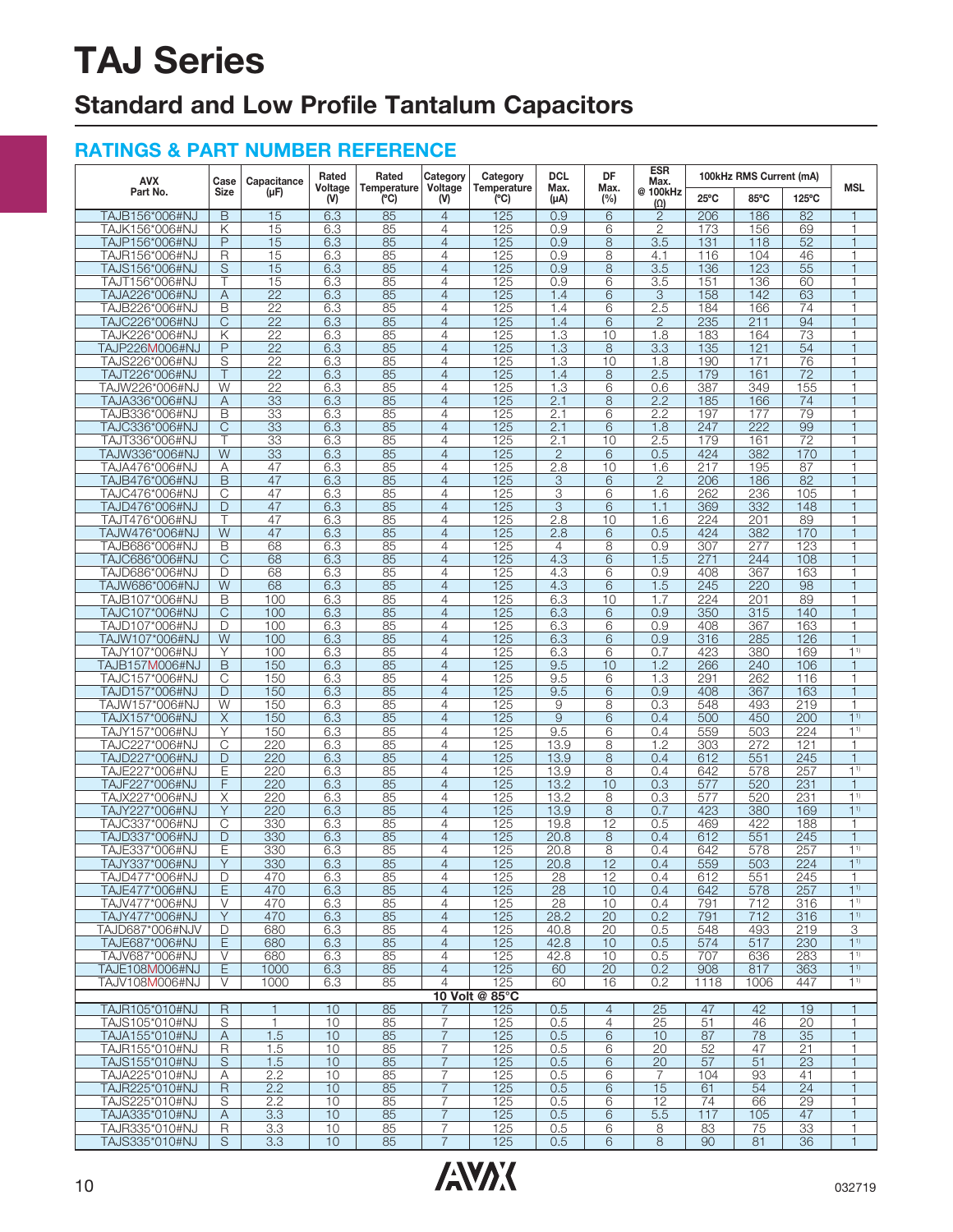

## **Standard and Low Profile Tantalum Capacitors**

| <b>AVX</b>                       | Case           | Capacitance     | Rated           | Rated              | Category       | Category            | <b>DCL</b>      | DF             | <b>ESR</b><br>Max.     |                | 100kHz RMS Current (mA) |                 |                          |
|----------------------------------|----------------|-----------------|-----------------|--------------------|----------------|---------------------|-----------------|----------------|------------------------|----------------|-------------------------|-----------------|--------------------------|
| Part No.                         | <b>Size</b>    | (µF)            | Voltage<br>(V)  | Temperature<br>(C) | Voltage<br>(V) | Temperature<br>(°C) | Max.<br>(µA)    | Max.<br>(%)    | @ 100kHz<br>$(\Omega)$ | $25^{\circ}$ C | 85°C                    | 125°C           | <b>MSL</b>               |
| TAJT335*010#NJ                   |                | 3.3             | 10              | 85                 | $\overline{7}$ | 125                 | 0.5             | 6              | 6                      | 115            | 104                     | 46              |                          |
| TAJA475*010#NJ                   | Α              | 4.7             | 10              | 85                 | $\overline{7}$ | 125                 | 0.5             | 6              | 5                      | 122            | 110                     | 49              | 1                        |
| TAJB475*010#NJ                   | B              | 4.7             | 10              | 85                 | $\overline{7}$ | 125                 | 0.5             | 6              | $\overline{4}$         | 146            | 131                     | 58              | 1                        |
| TAJR475*010#NJ                   | R              | 4.7             | 10              | 85                 | $\overline{7}$ | 125                 | 0.5             | 6              | $\overline{9}$         | 78             | 70                      | $\overline{31}$ |                          |
| TAJS475*010#NJ                   | S              | 4.7             | 10              | 85                 | $\overline{7}$ | 125                 | 0.5             | 6              | 5                      | 114            | 103                     | 46              |                          |
| TAJT475*010#NJ                   | Τ              | 4.7             | 10              | 85                 | $\overline{7}$ | 125                 | 0.5             | 6              | 5                      | 126            | 114                     | 51              | $\overline{1}$           |
| TAJA685*010#NJ                   | A              | 6.8             | 10              | 85                 | $\overline{7}$ | 125                 | 0.7             | 6              | $\overline{4}$         | 137            | 123                     | 55              |                          |
| TAJB685*010#NJ                   | В              | 6.8             | 10              | 85                 | $\overline{7}$ | 125                 | 0.7             | 6              | 3                      | 168            | 151                     | 67              |                          |
| TAJP685*010#NJ                   | P              | 6.8             | 10              | 85                 | $\overline{7}$ | 125                 | 0.6             | 6              | 5                      | 110            | 99                      | 44              |                          |
| TAJR685*010#NJ                   | R              | 6.8             | 10              | 85                 | 7              | 125                 | 0.7             | 6              | 5.2                    | 103            | 93                      | 41              |                          |
| TAJS685*010#NJ                   | $\overline{S}$ | 6.8             | $\overline{10}$ | 85                 | $\overline{7}$ | 125                 | 0.7             | 6              | $\overline{4}$         | 127            | 115                     | $\overline{51}$ | $\overline{1}$           |
|                                  | Τ              | 6.8             | 10              | 85                 | 7              | 125                 | 0.7             | 6              | $\overline{4}$         | 141            | 127                     | 57              |                          |
| TAJT685*010#NJ<br>TAJA106*010#NJ |                |                 |                 | 85                 | $\overline{7}$ |                     | $\mathbf{1}$    |                | 3                      | 158            |                         |                 |                          |
|                                  | Α              | 10              | 10<br>10        |                    | $\overline{7}$ | 125                 | $\mathbf{1}$    | 6              |                        | 201            | 142                     | 63              |                          |
| TAJB106*010#NJ                   | B              | 10              |                 | 85                 |                | 125                 |                 | 6              | 2.1                    |                | 181                     | 80              |                          |
| TAJC106*010#NJ                   | C              | 10              | 10              | 85                 | $\overline{7}$ | 125                 | $\overline{1}$  | 6              | 2.5                    | 210            | 189                     | 84              |                          |
| TAJK106*010#NJ                   | Κ              | 10              | 10              | 85                 | $\overline{7}$ | <u>125</u>          | 1               | 6              | 2.2                    | 165            | 149                     | 66              | $\overline{\phantom{a}}$ |
| TAJP106*010#NJ                   | P              | 10              | 10              | 85                 | $\overline{7}$ | 125                 | $\mathbf{1}$    | 8              | 6                      | 100            | 90                      | 40              | $\overline{1}$           |
| TAJR106M010#NJ                   | $\overline{R}$ | 10              | 10              | 85                 | $\overline{7}$ | 125                 | 1               | 20             | 6                      | 96             | 86                      | 38              |                          |
| TAJS106*010#NJ                   | S              | 10              | 10              | 85                 | $\overline{7}$ | 125                 | $\overline{1}$  | 8              | $\overline{3}$         | 147            | 132                     | 59              |                          |
| TAJT106*010#NJ                   | т              | 10              | 10              | 85                 | 7              | 125                 | $\mathbf{1}$    | 6              | 3                      | 163            | 147                     | 65              |                          |
| TAJA156*010#NJ                   | Α              | 15              | 10              | 85                 | $\overline{7}$ | 125                 | 1.5             | 6              | 3.2                    | 153            | 138                     | 61              | $\overline{1}$           |
| TAJB156*010#NJ                   | B              | 15              | 10              | 85                 | $\overline{7}$ | 125                 | 1.5             | 6              | 2.8                    | 174            | 157                     | 70              | 1                        |
| TAJC156*010#NJ                   | C              | 15              | 10              | 85                 | 7              | 125                 | 1.5             | 6              | $\mathbf{2}$           | 235            | 211                     | 94              |                          |
| TAJS156*010#NJ                   | S              | 15              | 10              | 85                 | $\overline{7}$ | 125                 | 1.5             | 6              | $\overline{2}$         | 180            | 162                     | $\overline{72}$ | 1                        |
| TAJT156*010#NJ                   |                | 15              | 10              | 85                 | 7              | 125                 | 1.5             | 8              | 2.8                    | 169            | 152                     | 68              |                          |
| TAJW156*010#NJ                   | W              | 15              | 10              | 85                 | $\overline{7}$ | 125                 | 1.5             | 6              | 0.7                    | 359            | 323                     | 143             | $\overline{1}$           |
| TAJA226*010#NJ                   | Α              | $\overline{22}$ | 10              | 85                 | $\overline{7}$ | 125                 | 2.2             | $\overline{8}$ | 3                      | 158            | 142                     | 63              | 1                        |
| TAJB226*010#NJ                   | В              | $\overline{22}$ | 10              | 85                 | 7              | 125                 | 2.2             | 6              | 2.4                    | 188            | 169                     | 75              |                          |
| TAJC226*010#NJ                   | C              | $\overline{22}$ | 10              | 85                 | $\overline{7}$ | 125                 | 2.2             | 6              | 1.8                    | 247            | 222                     | 99              |                          |
| TAJT226*010#NJ                   |                | $\overline{22}$ | 10              | 85                 | 7              | 125                 | 2.2             | 8              | 2.2                    | 191            | 172                     | 76              |                          |
| TAJW226*010#NJ                   | W              | 22              | 10              | 85                 | $\overline{7}$ | 125                 | 2.2             | 6              | 0.6                    | 387            | 349                     | 155             |                          |
| TAJA336*010#NJ                   | Α              | 33              | 10              | 85                 | $\overline{7}$ | 125                 | 3.3             | 8              | 1.7                    | 210            | 189                     | 84              | 1                        |
| TAJB336*010#NJ                   | B              | 33              | 10              | 85                 | $\overline{7}$ | 125                 | 3.3             | 6              | 1.8                    | 217            | 196                     | 87              |                          |
| TAJC336*010#NJ                   | C              | 33              | 10              | 85                 | $\overline{7}$ | 125                 | 3.3             | 6              | 1.6                    | 262            | 236                     | 105             | 1                        |
| TAJD336*010#NJ                   | D              | 33              | 10              | 85                 | 7              | 125                 | 3.3             | 6              | 1.1                    | 369            | 332                     | 148             |                          |
| TAJW336*010#NJ                   | W              | 33              | 10              | 85                 | $\overline{7}$ | 125                 | 3.3             | 6              | 1.6                    | 237            | 213                     | 95              |                          |
|                                  | B              | 47              | 10              | 85                 | $\overline{7}$ | 125                 | 4.7             | 8              | $\mathbf{1}$           | 292            | 262                     | 117             | $\overline{1}$           |
| TAJB476*010#NJ                   |                |                 |                 |                    |                |                     |                 |                |                        |                |                         |                 |                          |
| TAJC476*010#NJ                   | C              | 47              | 10              | 85                 | 7              | 125                 | 4.7             | 6              | 1.2                    | 303            | 272                     | 121             | 1                        |
| TAJD476*010#NJ                   | D              | 47              | 10              | 85                 | $\overline{7}$ | 125                 | 4.7             | 6              | 0.4                    | 612            | 551                     | 245             | 1                        |
| TAJH476*006#NJ                   | Н              | 47              | 10              | 85                 | $\overline{7}$ | 125                 | 4.7             | 8              | 1.0                    | 283            | 255                     | 113             |                          |
| TAJW476*010#NJ                   | W              | 47              | 10              | 85                 | $\overline{7}$ | 125                 | 4.7             | 6              | 1.4                    | 254            | 228                     | 101             | $\mathbf{1}$             |
| TAJY476*010#NJ                   | Υ              | 47              | 10              | 85                 | $\overline{7}$ | <u>125</u>          | 4.7             | 6              | 0.5                    | 500            | 450                     | 200             | 1 <sup>1</sup>           |
| TAJB686*010#NJ                   | B              | 68              | 10              | 85                 | $\overline{7}$ | 125                 | 6.8             | 6              | 1.4                    | 246            | 222                     | 99              | $\overline{1}$           |
| TAJC686*010#NJ                   | C              | 68              | 10              | 85                 | 7              | 125                 | 6.8             | 6              | 1.3                    | 291            | 262                     | 116             | 1                        |
| TAJD686*010#NJ                   | D              | 68              | 10              | 85                 | $\overline{7}$ | 125                 | 6.8             | 6              | 0.9                    | 408            | 367                     | 163             |                          |
| TAJW686*010#NJ                   | W              | 68              | 10              | 85                 | $\overline{7}$ | 125                 | 6.8             | 6              | 1.2                    | 274            | 246                     | 110             | $\overline{1}$           |
| TAJY686*010#NJ                   | Y              | 68              | 10              | 85                 | $\overline{7}$ | 125                 | 6.8             | 6              | 0.9                    | 373            | 335                     | 149             | 1 <sup>1</sup>           |
| TAJB107*010#NJ                   | B              | 100             | 10              | 85                 | 7              | 125                 | 10              | 8              | 1.4                    | 246            | 222                     | 99              | $\overline{\phantom{a}}$ |
| TAJC107*010#NJ                   | C              | 100             | 10              | 85                 | $\overline{7}$ | 125                 | 10              | 8              | 1.2                    | 303            | 272                     | 121             | 1                        |
| TAJD107*010#NJ                   | D              | 100             | 10              | 85                 | 7              | 125                 | 10              | 6              | 0.9                    | 408            | 367                     | 163             |                          |
| TAJE107*010#NJ                   | E              | 100             | 10              | 85                 | $\overline{7}$ | 125                 | 10              | 6              | 0.9                    | 428            | 385                     | 171             | 1 <sup>1</sup>           |
| TAJW107*010#NJ                   | W              | 100             | 10              | 85                 | $\overline{7}$ | 125                 | 10              | 6              | 0.4                    | 474            | 427                     | 190             | 1                        |
| TAJX107*010#NJ                   | X              | 100             | 10              | 85                 | $\overline{7}$ | 125                 | 10              | 8              | 0.9                    | 333            | 300                     | 133             | $1^{1}$                  |
| TAJY107*010#NJ                   | Υ              | 100             | 10              | 85                 | $\overline{7}$ | 125                 | 10              | 6              | 0.9                    | 373            | 335                     | 149             | $1^{1}$                  |
| TAJC157*010#NJ                   | C              | 150             | 10              | 85                 | $\overline{7}$ | 125                 | 15              | 8              | 0.9                    | 350            | 315                     | 140             | 1                        |
| TAJD157*010#NJ                   | D              | 150             | 10              | 85                 | 7              | 125                 | 15              | 8              | 0.9                    | 408            | 367                     | 163             |                          |
| TAJE157*010#NJ                   | E              | 150             | 10              | 85                 | $\overline{7}$ | 125                 | 15              | 8              | 0.9                    | 428            | 385                     | 171             | $1^{1}$                  |
| TAJF157*010#NJ                   | F              | 150             | 10              | 85                 | $\overline{7}$ | 125                 | 15              | 10             | 0.3                    | 577            | 520                     | 231             | $\mathbf{1}$             |
| TAJX157M010#NJ                   | X              | 150             | 10              | 85                 | $\overline{7}$ | 125                 | 15              | 6              | 0.3                    | 577            | 520                     | 231             | 1 <sup>1</sup>           |
| TAJY157*010#NJ                   | Υ              | 150             | 10              | 85                 | 7              | 125                 | 15              | 6              | 1.2                    | 323            | 290                     | 129             | 1 <sup>1</sup>           |
| TAJC227*010#NJ                   | C              | 220             | 10              | 85                 | $\overline{7}$ | 125                 | $\overline{22}$ | 16             | 0.5                    | 469            | 422                     | 188             | $\mathbf{1}$             |
| TAJD227*010#NJ                   | D              | 220             | 10              | 85                 | 7              | 125                 | 22              | 8              | 0.5                    | 548            | 493                     | 219             | 1                        |
| TAJE227*010#NJ                   | E              | 220             | 10              | 85                 | $\overline{7}$ | 125                 | 22              | 8              | 0.5                    | 574            | 517                     | 230             | $1^{1}$                  |
|                                  | Υ              | 220             |                 |                    |                |                     |                 |                |                        | 500            | 450                     | 200             | $1^{1}$                  |
| TAJY227*010#NJ                   |                |                 | 10              | 85                 | 7              | 125                 | 22              | 10             | 0.5                    |                |                         |                 |                          |
| TAJD337*010#NJ                   | D              | 330             | 10              | 85                 | $\overline{7}$ | 125                 | 33              | 8              | 0.9                    | 408            | 367                     | 163             | $\mathbf{1}$             |
| TAJE337*010#NJ                   | Ε              | 330             | 10              | 85                 | 7              | 125                 | 33              | 8              | 0.9                    | 428            | 385                     | 171             | 1 <sup>1</sup>           |
| TAJV337*010#NJ                   | $\vee$         | 330             | 10              | 85                 | $\overline{7}$ | 125                 | 33              | 10             | 0.9                    | 572            | 474                     | 211             | 1 <sup>1</sup>           |
| TAJE477*010#NJ                   | Ε              | 470             | 10              | 85                 | $\overline{7}$ | 125                 | 47              | 10             | 0.5                    | 574            | 517                     | 230             | $1^{1}$                  |
| TAJU477*010RNJ                   | U              | 470             | 10              | 85                 | $\overline{7}$ | 125                 | 47              | 12             | 0.5                    | 574            | 517                     | 230             | 1 <sup>1</sup>           |
| TAJV477*010#NJ                   | V              | 470             | 10              | 85                 | 7              | 125                 | 47              | 10             | 0.5                    | 707            | 636                     | 283             | $1^{1}$                  |
| TAJE687M010#NJV                  | E              | 680             | 10              | 85                 | $\overline{7}$ | 125                 | 68              | 18             | 0.4                    | 642            | 578                     | 257             | $\overline{3}$           |
| TAJV687M010#NJV                  | V              | 680             | 10              | 85                 | 7              | 125                 | 68              | 18             | 0.4                    | 791            | 712                     | 316             | З                        |

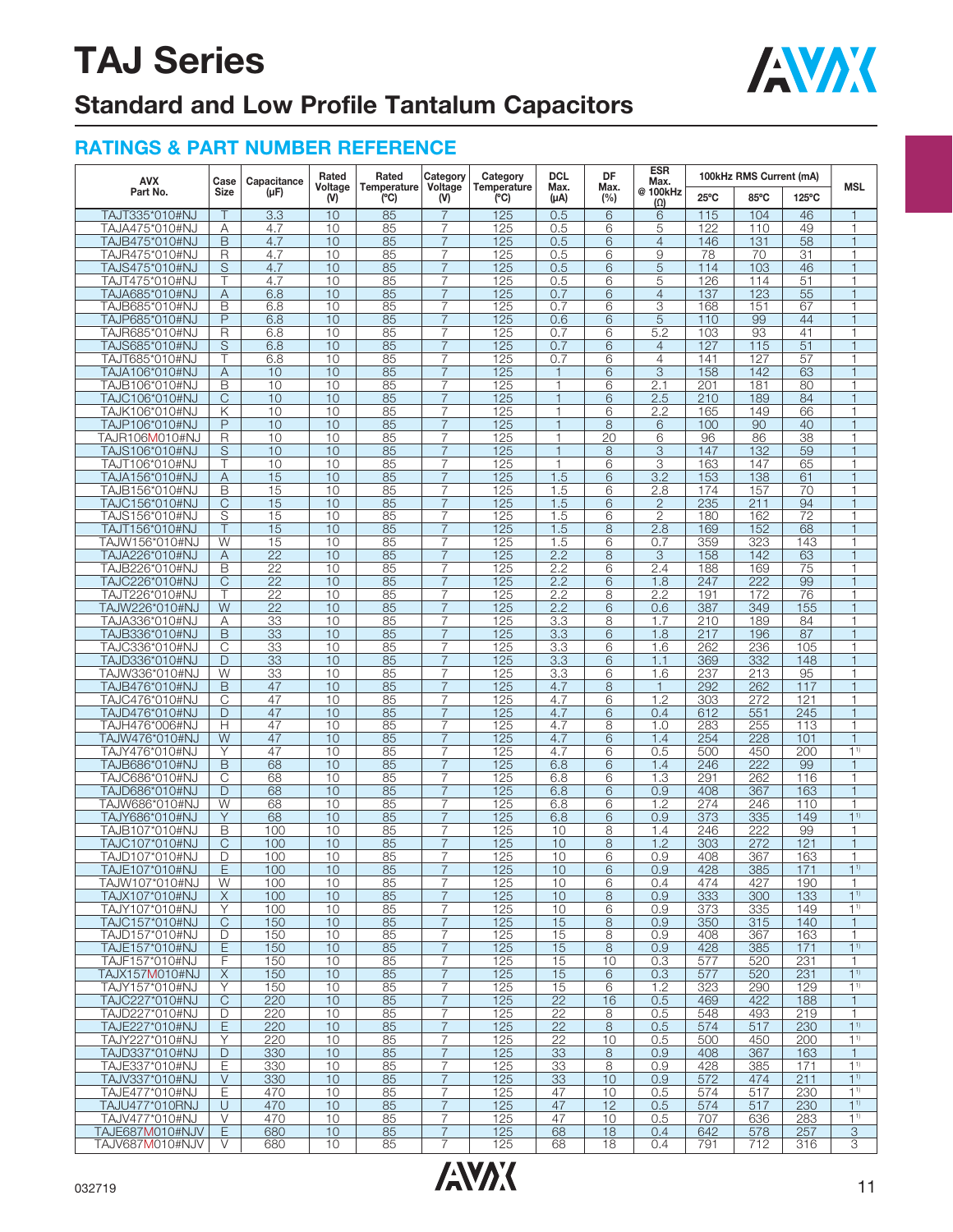

## **Standard and Low Profile Tantalum Capacitors**

| <b>AVX</b><br>Part No.           | Case                         | Capacitance                          | Rated<br>Voltage | Rated    | Category<br>Category<br>Temperature<br>Voltage<br>Temperature<br>Max. | <b>DCL</b>     | DF                      | <b>ESR</b><br>Max.               |                        | 100kHz RMS Current (mA) |            |                       |                                  |
|----------------------------------|------------------------------|--------------------------------------|------------------|----------|-----------------------------------------------------------------------|----------------|-------------------------|----------------------------------|------------------------|-------------------------|------------|-----------------------|----------------------------------|
|                                  | <b>Size</b>                  | (µF)                                 | (V)              | (C)      | $(V)$                                                                 | (°C)           | $(\mu A)$               | Max.<br>(%)                      | @ 100kHz<br>$(\Omega)$ | $25^{\circ}$ C          | 85°C       | 125°C                 | <b>MSL</b>                       |
|                                  |                              |                                      |                  |          |                                                                       | 16 Volt @ 85°C |                         |                                  |                        |                         |            |                       |                                  |
| TAJR684*016#NJ                   | R                            | 0.68                                 | 16               | 85       | 10                                                                    | 125            | 0.5                     | $\overline{4}$                   | 25                     | 47                      | 42         | 19                    | 1                                |
| TAJS684*016#NJ<br>TAJA105*016#NJ | S<br>A                       | 0.68<br>1                            | 16<br>16         | 85<br>85 | 10<br>10                                                              | 125<br>125     | 0.5<br>0.5              | $\overline{4}$<br>$\overline{4}$ | 25<br>11               | 51<br>83                | 46<br>74   | 20<br>$\overline{33}$ | $\mathbf{1}$<br>$\overline{1}$   |
| TAJR105*016#NJ                   | R                            | $\mathbf{1}$                         | 16               | 85       | 10                                                                    | 125            | 0.5                     | $\overline{4}$                   | 20                     | 52                      | 47         | 21                    | $\overline{1}$                   |
| TAJS105*016#NJ                   | $\overline{S}$               | $\mathbf{1}$                         | 16               | 85       | 10                                                                    | 125            | 0.5                     | $\overline{4}$                   | 15                     | 66                      | 59         | $\overline{26}$       | $\overline{1}$                   |
| TAJT105*016#NJ                   |                              | $\mathbf{1}$                         | 16               | 85       | 10                                                                    | 125            | 0.5                     | 4                                | 5                      | 126                     | 114        | $\overline{51}$       | $\mathbf{1}$                     |
| TAJA155*016#NJ                   | A                            | 1.5                                  | 16               | 85       | 10                                                                    | 125            | 0.5                     | 6                                | $\overline{8}$         | 97                      | 87         | 39                    |                                  |
| TAJR155*016#NJ                   | R                            | 1.5                                  | 16               | 85       | 10                                                                    | 125            | 0.5                     | 6                                | 10                     | 74                      | 67         | 30                    | $\overline{1}$                   |
| TAJS155*016#NJ<br>TAJA225*016#NJ | $\overline{S}$               | 1.5<br>2.2                           | 16<br>16         | 85<br>85 | 10<br>10                                                              | 125<br>125     | 0.5<br>0.5              | $6\overline{6}$<br>6             | 12<br>6.5              | 74<br>107               | 66<br>97   | $\overline{29}$<br>43 | $\overline{1}$<br>$\mathbf{1}$   |
| TAJB225*016#NJ                   | Α<br>B                       | 2.2                                  | 16               | 85       | 10                                                                    | 125            | 0.5                     | $\overline{6}$                   | 2.3                    | 192                     | 173        | $\overline{77}$       | $\overline{1}$                   |
| TAJR225*016#NJ                   | R                            | 2.2                                  | 16               | 85       | 10                                                                    | 125            | 0.5                     | 6                                | 6.5                    | 92                      | 83         | $\overline{37}$       |                                  |
| TAJS225*016#NJ                   | S                            | 2.2                                  | 16               | 85       | 10                                                                    | 125            | 0.5                     | $6\overline{6}$                  | 6                      | 104                     | 94         | 42                    | $\overline{1}$                   |
| TAJT225*016#NJ                   |                              | 2.2                                  | 16               | 85       | 10                                                                    | 125            | 0.5                     | 6                                | 6.5                    | 111                     | 100        | 44                    | $\mathbf{1}$                     |
| TAJA335*016#NJ                   | A                            | 3.3                                  | 16               | 85       | 10                                                                    | 125            | 0.5                     | 6                                | 5                      | 122                     | 110        | 49                    |                                  |
| TAJB335*016#NJ                   | B<br>$\overline{\mathsf{R}}$ | $\overline{3.3}$<br>$\overline{3.3}$ | 16<br>16         | 85<br>85 | 10<br>10                                                              | 125<br>125     | 0.5<br>0.5              | 6<br>8                           | 4.5                    | 137<br>105              | 124<br>94  | 55<br>42              | $\overline{1}$<br>$\overline{1}$ |
| TAJR335*016#NJ<br>TAJS335*016#NJ | S                            | 3.3                                  | 16               | 85       | 10                                                                    | 125            | 0.5                     | 6                                | 5<br>5                 | 114                     | 103        | 46                    | $\mathbf{1}$                     |
| TAJT335*016#NJ                   |                              | $\overline{3.3}$                     | 16               | 85       | 10                                                                    | 125            | 0.5                     | 6                                | $\overline{5}$         | 126                     | 114        | $\overline{51}$       | $\overline{1}$                   |
| TAJA475*016#NJ                   | Α                            | 4.7                                  | 16               | 85       | 10                                                                    | 125            | 0.8                     | 6                                | $\overline{4}$         | 137                     | 123        | 55                    | $\overline{1}$                   |
| TAJB475*016#NJ                   | B                            | 4.7                                  | 16               | 85       | 10                                                                    | 125            | 0.8                     | 6                                | $\overline{3.5}$       | 156                     | 140        | 62                    | $\overline{1}$                   |
| TAJK475*016#NJ                   | Κ                            | 4.7                                  | 16               | 85       | 10                                                                    | 125            | 0.8                     | 6                                | 3.1                    | 139                     | 125        | 56                    | $\mathbf{1}$                     |
| TAJP475*016#NJ                   | P                            | 4.7                                  | 16               | 85       | 10                                                                    | 125            | 0.8                     | 8                                | 5                      | 110                     | 99         | 44                    | $\overline{1}$                   |
| TAJS475*016#NJ<br>TAJT475*016#NJ | S<br>Τ                       | 4.7<br>4.7                           | 16<br>16         | 85<br>85 | 10<br>10                                                              | 125<br>125     | 0.8<br>0.8              | 8<br>6                           | $\overline{4}$<br>3.1  | 127<br>161              | 115<br>145 | $\overline{51}$<br>64 | $\overline{1}$                   |
| TAJA685*016#NJ                   | Α                            | 6.8                                  | 16               | 85       | 10                                                                    | 125            | 1.1                     | 6                                | 3.5                    | 146                     | 132        | 59                    | $\mathbf{1}$                     |
| TAJB685*016#NJ                   | B                            | 6.8                                  | 16               | 85       | 10                                                                    | 125            | 1.1                     | 6                                | 2.5                    | 184                     | 166        | 74                    | $\overline{1}$                   |
| TAJC685*016#NJ                   | С                            | 6.8                                  | 16               | 85       | 10                                                                    | 125            | 1.6                     | 6                                | $\overline{2}$         | 235                     | 211        | 94                    | $\overline{1}$                   |
| TAJS685*016#NJ                   | S                            | 6.8                                  | 16               | 85       | 10                                                                    | 125            | 1.1                     | 8                                | 2.4                    | 165                     | 148        | 66                    | $\overline{1}$                   |
| TAJT685*016#NJ                   |                              | 6.8                                  | 16               | 85       | 10                                                                    | 125            | 1.1                     | 6                                | 3.5                    | 151                     | 136        | 60                    | $\mathbf{1}$                     |
| TAJA106*016#NJ                   | A                            | 10                                   | 16               | 85       | 10                                                                    | 125            | 1.6                     | 6                                | 3                      | 158                     | 142        | 63                    | $\overline{1}$                   |
| TAJB106*016#NJ<br>TAJC106*016#NJ | B<br>C                       | 10<br>10                             | 16<br>16         | 85<br>85 | 10<br>10                                                              | 125<br>125     | 1.6<br>1.6              | 6<br>6                           | 2.8<br>$\overline{2}$  | 174<br>235              | 157<br>211 | 70<br>94              | $\overline{1}$                   |
| TAJT106*016#NJ                   |                              | 10                                   | 16               | 85       | 10                                                                    | 125            | 1.6                     | 8                                | 2.2                    | 191                     | 172        | 76                    | $\mathbf{1}$                     |
| TAJW106*016#NJ                   | W                            | 10                                   | 16               | 85       | 10                                                                    | 125            | 1.6                     | 6                                | $\overline{2}$         | 212                     | 191        | 85                    | $\overline{1}$                   |
| TAJA156*016#NJ                   | Α                            | 15                                   | 16               | 85       | 10                                                                    | 125            | 2.4                     | 6                                | $\overline{2}$         | 194                     | 174        | 77                    | $\overline{1}$                   |
| TAJB156*016#NJ                   | B                            | 15                                   | 16               | 85       | 10                                                                    | 125            | 2.4                     | 6                                | 2.5                    | 184                     | 166        | $\overline{74}$       | $\overline{1}$                   |
| TAJC156*016#NJ                   | С                            | 15                                   | 16               | 85       | 10                                                                    | 125            | 2.4                     | 6                                | 1.8                    | 247                     | 222        | 99                    | $\overline{1}$                   |
| TAJT156M016#NJ<br>TAJW156*016#NJ | W                            | 15<br>15                             | 16<br>16         | 85<br>85 | 10<br>10                                                              | 125<br>125     | 2.4<br>2.4              | 6<br>6                           | $\overline{2}$<br>0.7  | 200<br>359              | 180<br>323 | 80<br>143             | $\overline{1}$                   |
| TAJA226M016#NJ                   | A                            | $\overline{22}$                      | 16               | 85       | 10                                                                    | 125            | $\overline{3.5}$        | 10                               | 2.3                    | 181                     | 163        | $\overline{72}$       | $\overline{1}$                   |
| TAJB226*016#NJ                   | Β                            | 22                                   | 16               | 85       | 10                                                                    | 125            | 3.5                     | 6                                | 2.3                    | 192                     | 173        | 77                    | $\mathbf{1}$                     |
| TAJC226*016#NJ                   | Ć                            | $\overline{22}$                      | 16               | 85       | 10                                                                    | 125            | $\overline{3.5}$        | 6                                | $\mathbf{1}$           | 332                     | 298        | 133                   | $\overline{1}$                   |
| TAJD226*016#NJ                   | D                            | 22                                   | 16               | 85       | 10                                                                    | 125            | 3.5                     | 6                                | 1.1                    | 369                     | 332        | 148                   | $\overline{1}$                   |
| TAJW226*016#NJ                   | W                            | 22                                   | 16               | 85       | 10                                                                    | 125            | $\overline{3.5}$        | 6                                | 1.6                    | 237                     | 213        | 95                    | $\overline{1}$                   |
| TAJB336*016#NJ                   | B<br>C                       | 33<br>33                             | 16<br>16         | 85<br>85 | 10<br>10                                                              | 125<br>125     | 5.3<br>$\overline{5.3}$ | 8<br>6                           | 2.1                    | 201<br>271              | 181<br>244 | 80<br>108             | $\overline{1}$                   |
| TAJC336*016#NJ<br>TAJD336*016#NJ | D                            | 33                                   | 16               | 85       | 10                                                                    | 125            | 5.3                     | 6                                | 1.5<br>0.9             | 408                     | 367        | 163                   | $\overline{1}$                   |
| TAJW336*016#NJ                   | W                            | 33                                   | 16               | 85       | 10                                                                    | 125            | 5.3                     | 6                                | 1.5                    | 245                     | 220        | 98                    | $\overline{1}$                   |
| TAJY336*016#NJ                   | Υ                            | 33                                   | 16               | 85       | 10                                                                    | 125            | 5.3                     | 6                                | 0.9                    | 373                     | 335        | 149                   | 1 <sup>1</sup>                   |
| TAJC476*016#NJ                   | С                            | 47                                   | 16               | 85       | 10                                                                    | 125            | 7.5                     | 6                                | 0.5                    | 469                     | 422        | 188                   | -1                               |
| TAJD476*016#NJ                   | D                            | 47                                   | 16               | 85       | 10                                                                    | 125            | 7.5                     | 6                                | 0.9                    | 408                     | 367        | 163                   | $\overline{1}$                   |
| TAJW476*016#NJ                   | W                            | 47                                   | 16               | 85       | 10                                                                    | 125            | 7.5                     | 6                                | 0.4                    | 474                     | 427        | 190                   | $\mathbf{1}$                     |
| TAJX476*016#NJ<br>TAJY476*016#NJ | X<br>Y                       | 47<br>47                             | 16<br>16         | 85<br>85 | 10<br>10                                                              | 125<br>125     | 7.5<br>7.5              | 6<br>6                           | 0.75<br>0.7            | 365<br>423              | 329<br>380 | 146<br>169            | 1 <sup>1</sup><br>1 <sup>1</sup> |
| TAJC686*016#NJ                   | C                            | 68                                   | 16               | 85       | 10                                                                    | 125            | 10.9                    | 6                                | 1.3                    | 291                     | 262        | 116                   | 1                                |
| TAJD686*016#NJ                   | D                            | 68                                   | 16               | 85       | 10                                                                    | 125            | 10.9                    | 6                                | 0.9                    | 408                     | 367        | 163                   | $\mathbf{1}$                     |
| TAJF686*016#NJ                   | F                            | 68                                   | 16               | 85       | 10                                                                    | 125            | 10.9                    | 10                               | 0.4                    | 500                     | 450        | 200                   | $\mathbf{1}$                     |
| TAJX686*016#NJ                   | X                            | 68                                   | 16               | 85       | 10                                                                    | 125            | 10.9                    | 8                                | 0.6                    | 408                     | 367        | 163                   | 1 <sup>1</sup>                   |
| TAJY686*016#NJ                   | Υ                            | 68                                   | 16               | 85       | 10                                                                    | 125            | 10.9                    | 6                                | 0.9                    | 373                     | 335        | 149<br>133            | 1 <sup>1</sup>                   |
| TAJC107*016#NJ<br>TAJD107*016#NJ | C<br>D                       | 100<br>100                           | 16<br>16         | 85<br>85 | 10<br>10                                                              | 125<br>125     | 16<br>16                | 8<br>6                           | $\mathbf{1}$<br>0.6    | 332<br>500              | 298<br>450 | 200                   | $\mathbf{1}$<br>1                |
| TAJE107*016#NJ                   | Ε                            | 100                                  | 16               | 85       | 10                                                                    | 125            | 16                      | 6                                | 0.9                    | 428                     | 385        | 171                   | 1 <sup>1</sup>                   |
| TAJF107M016#NJ                   | F                            | 100                                  | 16               | 85       | 10                                                                    | 125            | 16                      | 10                               | 0.4                    | 500                     | 450        | 200                   | $\mathbf{1}$                     |
| TAJY107*016#NJ                   | Y                            | 100                                  | 16               | 85       | 10                                                                    | 125            | 16                      | 8                                | 0.9                    | 373                     | 335        | 149                   | 1 <sup>1</sup>                   |
| TAJD157*016#NJ                   | D                            | 150                                  | 16               | 85       | 10                                                                    | 125            | 24                      | 6                                | 0.9                    | 408                     | 367        | 163                   | 1                                |
| TAJE157*016#NJ                   | Ε                            | 150                                  | 16               | 85       | 10                                                                    | 125            | 23                      | 8                                | 0.3                    | 742                     | 667        | 297                   | 1 <sup>1</sup>                   |
| TAJV157*016#NJ<br>TAJY157M016#NJ | V<br>Y                       | 150<br>150                           | 16<br>16         | 85<br>85 | 10<br>10                                                              | 125<br>125     | 24<br>24                | 8<br>15                          | 0.5<br>0.3             | 707<br>645              | 636<br>581 | 283<br>258            | 1 <sup>1</sup><br>1 <sup>1</sup> |
| TAJD227M016#NJV                  | D                            | 220                                  | 16               | 85       | 10                                                                    | 125            | 35.2                    | 10                               | 0.5                    | 548                     | 493        | 219                   | 3                                |
| TAJE227*016#NJ                   | Ε                            | 220                                  | 16               | 85       | 10                                                                    | 125            | 35.2                    | 10                               | 0.5                    | 574                     | 517        | 230                   | 1 <sup>1</sup>                   |
| TAJV227*016#NJ                   | V                            | 220                                  | 16               | 85       | 10                                                                    | 125            | 35.2                    | 8                                | 0.9                    | 527                     | 474        | 211                   | 1 <sup>1</sup>                   |
| TAJE337M016#NJ                   | E                            | 330                                  | 16               | 85       | 10                                                                    | 125            | 52.8                    | 30                               | 0.4                    | 642                     | 578        | 257                   | 1 <sup>1</sup>                   |

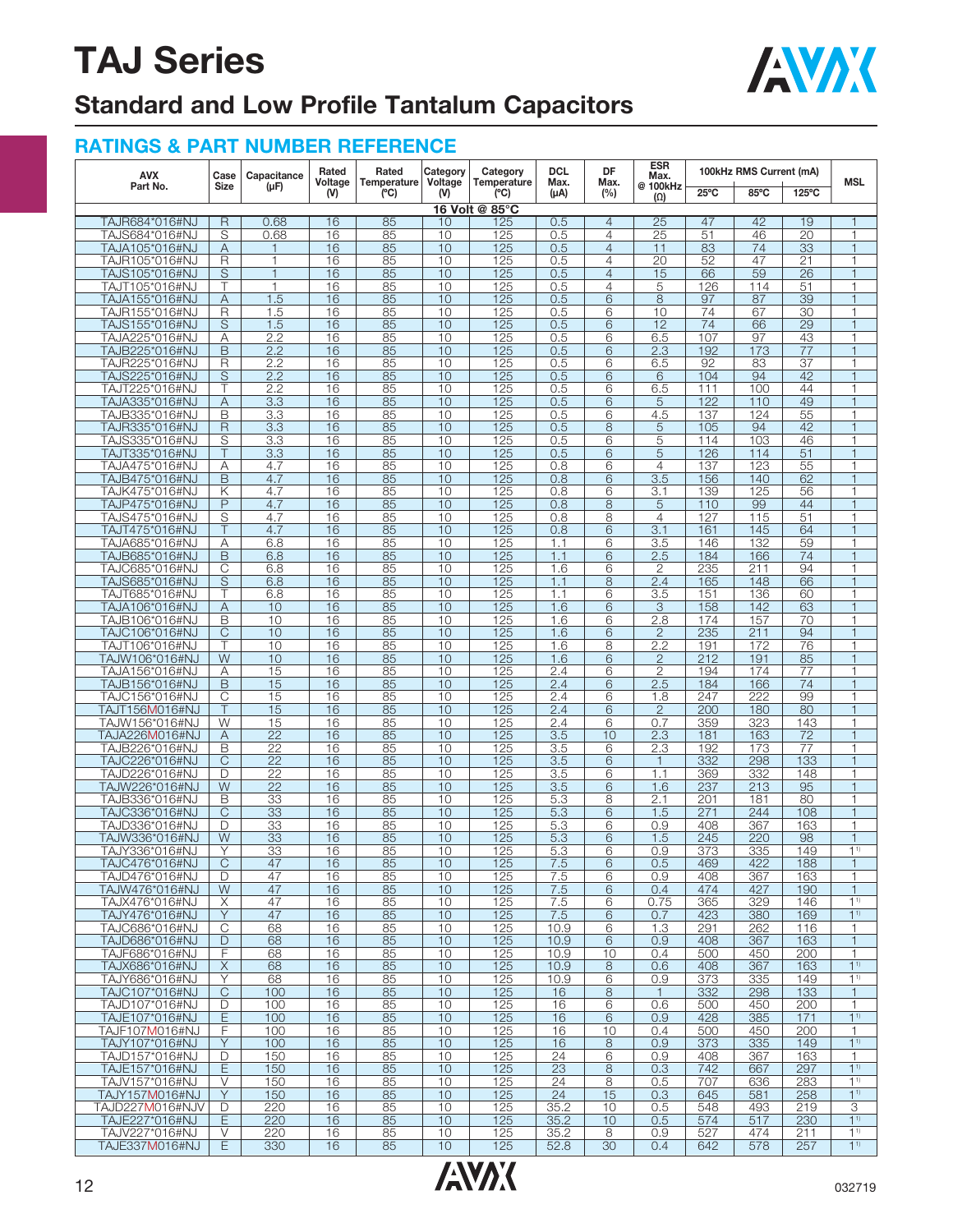

## **Standard and Low Profile Tantalum Capacitors**

| <b>AVX</b>                       | Case                    | Capacitance      | Rated                 | Rated              | Category              | Category           | <b>DCL</b>     | DF             | <b>ESR</b><br>Max.     |                | 100kHz RMS Current (mA) |                 |                          |
|----------------------------------|-------------------------|------------------|-----------------------|--------------------|-----------------------|--------------------|----------------|----------------|------------------------|----------------|-------------------------|-----------------|--------------------------|
| Part No.                         | <b>Size</b>             | $(\mu F)$        | Voltage<br>$W$        | Temperature<br>(C) | Voltage<br>$W$        | Temperature<br>(C) | Max.<br>(µA)   | Max.<br>(%)    | @ 100kHz<br>$(\Omega)$ | $25^{\circ}$ C | 85°C                    | $125^{\circ}$ C | <b>MSL</b>               |
|                                  |                         |                  |                       |                    |                       | 20 Volt @ 85°C     |                |                |                        |                |                         |                 |                          |
| TAJR104*020#NJ                   | $\overline{\mathsf{R}}$ | 0.1              | 20                    | 85                 | 13                    | 125                | 0.5            | $\overline{4}$ | $\overline{25}$        | 47             | 42                      | 19              |                          |
| TAJS104*020#NJ                   | S                       | 0.1              | 20                    | 85                 | 13                    | 125                | 0.5            | $\overline{4}$ | 25                     | 51             | 46                      | $\overline{20}$ | 1                        |
| TAJR154*020#NJ                   | $\overline{\mathsf{R}}$ | 0.15             | 20                    | 85                 | 13                    | 125                | 0.5            | $\overline{4}$ | $\overline{25}$        | 47             | 42                      | 19              | $\mathbf 1$              |
| TAJS154*020#NJ                   | S                       | 0.15             | 20                    | 85                 | 13                    | 125                | 0.5            | $\overline{4}$ | 25                     | 51             | 46                      | 20              | 1                        |
| TAJR224*020#NJ                   | R                       | 0.22             | $\overline{20}$       | 85                 | $\overline{13}$       | 125                | 0.5            | $\overline{4}$ | $\overline{25}$        | 47             | 42                      | 19              | 1                        |
| TAJS224*020#NJ                   | S                       | 0.22             | 20                    | 85                 | 13                    | 125                | 0.5            | $\overline{4}$ | $\overline{25}$        | 51             | 46                      | 20              | $\overline{1}$           |
| TAJR334*020#NJ                   | $\overline{R}$          | 0.33             | 20                    | 85                 | 13                    | 125                | 0.5            | $\overline{4}$ | 25                     | 47             | 42                      | 19              | $\overline{1}$           |
| TAJS334*020#NJ                   | S                       | 0.33             | 20                    | 85                 | 13                    | 125                | 0.5            | $\overline{4}$ | 25                     | 51             | 46                      | $\overline{20}$ | 1                        |
| TAJR474*020#NJ                   | R                       | 0.47             | 20                    | 85                 | 13                    | 125                | 0.5            | $\overline{4}$ | 25                     | 47             | 42                      | 19              | 1                        |
| TAJS474*020#NJ                   | S                       | 0.47             | $\overline{20}$       | 85                 | $\overline{13}$       | 125                | 0.5            | $\overline{4}$ | $\overline{25}$        | 51             | 46                      | $\overline{20}$ | 1                        |
| TAJR684*020#NJ                   | R                       | 0.68             | 20                    | 85                 | 13                    | 125                | 0.5            | $\overline{4}$ | 20                     | 52             | 47                      | 21              | $\mathbf 1$              |
| TAJS684*020#NJ                   | S                       | 0.68             | 20                    | 85                 | 13                    | 125                | 0.5            | $\overline{4}$ | 25                     | 51             | 46                      | 20              | 1                        |
| TAJT684*020#NJ                   | Τ                       | 0.68             | $\overline{20}$       | 85                 | 13                    | 125                | 0.5            | $\overline{4}$ | 15                     | 73             | 66                      | 29              | $\mathbf{1}$             |
|                                  |                         |                  |                       |                    |                       |                    |                | $\overline{4}$ |                        |                |                         |                 | 1                        |
| TAJA105*020#NJ                   | Α                       | $\overline{1}$   | 20<br>$\overline{20}$ | 85<br>85           | 13<br>$\overline{13}$ | 125                | 0.5            | $\overline{4}$ | 9<br>$\overline{20}$   | 91<br>52       | 82<br>47                | 37              | f                        |
| TAJR105*020#NJ                   | R                       |                  |                       |                    |                       | 125                | 0.5            |                |                        |                |                         | $\overline{21}$ |                          |
| TAJS105*020#NJ                   | S                       | $\mathbf{1}$     | $\overline{20}$       | 85                 | 13                    | 125                | 0.5            | $\overline{4}$ | 12                     | 74             | 66                      | 29              | 1                        |
| TAJT105*020#NJ                   | Τ                       | $\overline{1}$   | 20                    | 85                 | 13                    | 125                | 0.5            | $\overline{4}$ | 9                      | 94             | 85                      | 38              | 1                        |
| TAJA155*020#NJ                   | Α                       | 1.5              | 20                    | 85                 | 13                    | 125                | 0.5            | 6              | 6.5                    | 107            | 97                      | 43              | 1                        |
| TAJP155*020#NJ                   | P                       | 1.5              | $\overline{20}$       | 85                 | $\overline{13}$       | 125                | 0.5            | 6              | 9.6                    | 79             | 71                      | $\overline{32}$ |                          |
| TAJR155*020#NJ                   | R                       | 1.5              | 20                    | 85                 | 13                    | 125                | 0.5            | 6              | 9.6                    | 76             | 68                      | 30              | 1                        |
| TAJS155*020#NJ                   | S                       | 1.5              | 20                    | 85                 | 13                    | 125                | 0.5            | 6              | 5.4                    | 110            | 99                      | 44              | $\mathbf 1$              |
| TAJT155*020#NJ                   | Τ                       | 1.5              | 20                    | 85                 | 13                    | 125                | 0.5            | 6              | 6.5                    | 111            | 100                     | 44              | $\overline{\phantom{a}}$ |
| TAJA225*020#NJ                   | Α                       | 2.2              | $\overline{20}$       | 85                 | $\overline{13}$       | 125                | 0.5            | 6              | 5.3                    | 119            | 107                     | 48              | 1                        |
| TAJB225*020#NJ                   | Β                       | 2.2              | 20                    | 85                 | 13                    | 125                | 0.5            | 6              | 3.5                    | 156            | 140                     | 62              | $\overline{1}$           |
| TAJP225*020#NJ                   | $\overline{P}$          | 2.2              | $\overline{20}$       | 85                 | 13                    | 125                | 0.5            | 6              | 8.3                    | 85             | 77                      | $\overline{34}$ | 1                        |
| TAJR225*020#NJ                   | R                       | 2.2              | 20                    | 85                 | 13                    | 125                | 0.5            | 6              | 6                      | 96             | 86                      | 38              | $\mathbf{1}$             |
| TAJS225*020#NJ                   | S                       | 2.2              | 20                    | 85                 | 13                    | 125                | 0.5            | 6              | 4.5                    | 120            | 108                     | 48              | 1                        |
| TAJT225*020#NJ                   | Τ                       | 2.2              | $\overline{20}$       | 85                 | $\overline{13}$       | 125                | 0.5            | 6              | 6                      | 115            | 104                     | 46              | 1                        |
| TAJA335*020#NJ                   | Α                       | 3.3              | 20                    | 85                 | 13                    | 125                | 0.7            | 6              | 4.5                    | 129            | 116                     | 52              | $\mathbf{1}$             |
| TAJB335*020#NJ                   | B                       | 3.3              | $\overline{20}$       | 85                 | 13                    | 125                | 0.7            | 6              | 3                      | 168            | 151                     | 67              | $\overline{\phantom{a}}$ |
| TAJT335*020#NJ                   | Τ                       | $\overline{3.3}$ | 20                    | 85                 | 13                    | 125                | 0.7            | 6              | 3                      | 163            | 147                     | 65              | $\mathbf{1}$             |
| TAJA475*020#NJ                   | Α                       | 4.7              | $\overline{20}$       | 85                 | $\overline{13}$       | 125                | 0.9            | 6              | 4                      | 137            | 123                     | 55              | 1                        |
| TAJB475*020#NJ                   | B                       | 4.7              | $\overline{20}$       | 85                 | $\overline{13}$       | 125                | 0.9            | 6              | 3                      | 168            | 151                     | 67              | $\overline{1}$           |
| TAJC475*020#NJ                   | C                       | 4.7              | 20                    | 85                 | 13                    | 125                | 0.9            | 6              | 2.8                    | 198            | 178                     | 79              | $\mathbf{1}$             |
| TAJT475*020#NJ                   | Τ                       | 4.7              | 20                    | 85                 | 13                    | 125                | 0.9            | 6              | 3.1                    | 161            | 145                     | 64              | 1                        |
| TAJA685*020#NJ                   | Α                       | 6.8              | 20                    | 85                 | 13                    | 125                | 1.4            | 6              | 2.4                    | 177            | 159                     | 71              | 1                        |
| TAJB685*020#NJ                   | B                       | 6.8              | 20                    | 85                 | 13                    | 125                | 1.4            | 6              | 2.5                    | 184            | 166                     | $\overline{74}$ | $\overline{1}$           |
| TAJC685*020#NJ                   | C                       | 6.8              | $\overline{20}$       | 85                 | $\overline{13}$       | 125                | 1.4            | 6              | 2                      | 235            | 211                     | 94              | 1                        |
| TAJT685*020#NJ                   | $\overline{T}$          | 6.8              | 20                    | 85                 | 13                    | 125                | 1.4            | 6              | 2.6                    | 175            | 158                     | $\overline{70}$ | $\mathbf{1}$             |
| TAJB106*020#NJ                   | B                       | 10               | 20                    | 85                 | 13                    | 125                | $\overline{2}$ | 6              | 2.1                    | 201            | 181                     | 80              | $\mathbf{1}$             |
| TAJC106*020#NJ                   | C                       | 10               | $\overline{20}$       | 85                 | $\overline{13}$       | 125                | $\overline{2}$ | 6              | 1.2                    | 303            | 272                     | 121             | $\overline{1}$           |
|                                  | W                       | 10               |                       |                    | 13                    |                    |                |                |                        | 218            |                         | 87              | 1                        |
| TAJW106*020#NJ                   |                         |                  | 20                    | 85                 |                       | 125                | $\mathbf{2}$   | 6              | 1.9                    |                | 196                     |                 | $\overline{1}$           |
| TAJB156*020#NJ                   | B                       | 15               | 20                    | 85                 | 13                    | 125                | 3              | 6              | $\overline{2}$         | 206            | 186                     | 82              |                          |
| TAJC156*020#NJ                   | C                       | 15               | 20                    | 85                 | 13                    | 125                | 3              | 6              | 1.7                    | 254            | 229                     | 102             | 1                        |
| TAJD156*020#NJ                   | D                       | 15               | 20                    | 85                 | 13                    | 125                | $\sqrt{3}$     | 6              | 1.1                    | 369            | 332                     | 148             | $\overline{1}$           |
| TAJW156*020#NJ                   | W                       | 15               | 20                    | 85                 | 13                    | 125                | 3              | 6              | 1.7                    | 230            | 207                     | 92              | 1                        |
| TAJB226*020#NJ                   | B                       | $\overline{22}$  | 20                    | 85                 | 13                    | 125                | 4.4            | 6              | 1.8                    | 217            | 196                     | 87              | 1                        |
| TAJC226*020#NJ                   | C                       | $\overline{22}$  | 20                    | 85                 | 13                    | 125                | 4.4            | 6              | 1.6                    | 262            | 236                     | 105             | 1                        |
| TAJD226*020#NJ                   | D                       | 22               | 20                    | 85                 | 13                    | 125                | 4.4            | 6              | 0.9                    | 408            | 367                     | 163             |                          |
| TAJW226*020#NJ                   | W                       | 22               | 20                    | 85                 | 13                    | 125                | 4.4            | 6              | 1.6                    | 237            | 213                     | 95              |                          |
| TAJY226*020#NJ                   | Y                       | 22               | 20                    | 85                 | 13                    | 125                | 4.4            | 6              | 0.9                    | 373            | 335                     | 149             | 1 <sup>1</sup>           |
| TAJC336*020#NJ                   | $\mathsf C$             | 33               | 20                    | 85                 | 13                    | 125                | 6.6            | 6              | 1.5                    | 271            | 244                     | 108             | $\mathbf{1}$             |
| TAJD336*020#NJ                   | D                       | 33               | $\overline{20}$       | 85                 | 13                    | 125                | 6.6            | 6              | 0.9                    | 408            | 367                     | 163             | $\mathbf{1}$             |
| TAJX336*020#NJ                   | Χ                       | 33               | 20                    | 85                 | 13                    | 125                | 6.6            | 6              | 0.5                    | 447            | 402                     | 179             | $1^{1}$                  |
| TAJY336*020#NJ                   | Y                       | 33               | 20                    | 85                 | 13                    | 125                | 6.6            | 6              | 0.6                    | 456            | 411                     | 183             | $1^{1}$                  |
| TAJC476*020#NJ                   | С                       | 47               | 20                    | 85                 | 13                    | 125                | 9.4            | 6              | 0.5                    | 469            | 422                     | 188             | $\mathbf{1}$             |
| TAJD476*020#NJ                   | D                       | 47               | 20                    | 85                 | 13                    | 125                | 9.4            | 6              | 0.9                    | 408            | 367                     | 163             | $\mathbf{1}$             |
| TAJE476*020#NJ                   | Ε                       | 47               | 20                    | 85                 | 13                    | 125                | 9.4            | 6              | 0.9                    | 428            | 385                     | 171             | 1 <sup>1</sup>           |
| TAJX476*020#NJ                   | X                       | 47               | 20                    | 85                 | 13                    | 125                | 9.4            | 6              | 0.4                    | 500            | 450                     | 200             | 1 <sup>1</sup>           |
| TAJY476*020#NJ                   | Υ                       | 47               | 20                    | 85                 | 13                    | 125                | 9.4            | 6              | 0.9                    | 373            | 335                     | 149             | $1^{1}$                  |
|                                  | $\mathsf{C}$            |                  | 20                    |                    | 13                    | 125                |                | 8              |                        | 469            |                         |                 | $\mathbf{1}$             |
| TAJC686M020#NJ<br>TAJD686*020#NJ |                         | 68               |                       | 85                 |                       |                    | 13.6           |                | 0.5                    |                | 422                     | 188             |                          |
|                                  | D                       | 68               | 20                    | 85                 | 13                    | 125                | 13.6           | 6              | 0.4                    | 612            | 551                     | 245             | $\mathbf{1}$             |
| TAJE686*020#NJ                   | E                       | 68               | 20                    | 85                 | 13                    | 125                | 13.6           | 6              | 0.9                    | 428            | 385                     | 171             | $1^{1}$                  |
| TAJY686*020#NJ                   | Y                       | 68               | 20                    | 85                 | 13                    | 125                | 13.6           | 6              | 0.9                    | 373            | 335                     | 149             | $1^{1}$                  |
| TAJD107*020#NJ                   | D                       | 100              | $\overline{20}$       | 85                 | 13                    | 125                | 20             | 6              | 0.5                    | 548            | 493                     | 219             | $\mathbf{1}$             |
| TAJE107*020#NJ                   | Ε                       | 100              | 20                    | 85                 | 13                    | 125                | 20             | 6              | 0.4                    | 642            | 578                     | 257             | $1^{1}$                  |
| TAJV107*020#NJ                   | $\vee$                  | 100              | 20                    | 85                 | 13                    | 125                | 20             | 8              | 0.9                    | 527            | 474                     | 211             | $1^{1}$                  |
| TAJE157*020#NJ                   | Е                       | 150              | 20                    | 85                 | 13                    | 125                | 30             | 8              | 0.3                    | 742            | 667                     | 297             | 1 <sup>1</sup>           |
| TAJV157*020#NJ                   | V                       | 150              | 20                    | 85                 | 13                    | 125                | 30             | 8              | 0.3                    | 913            | 822                     | 365             | $1^{1}$                  |

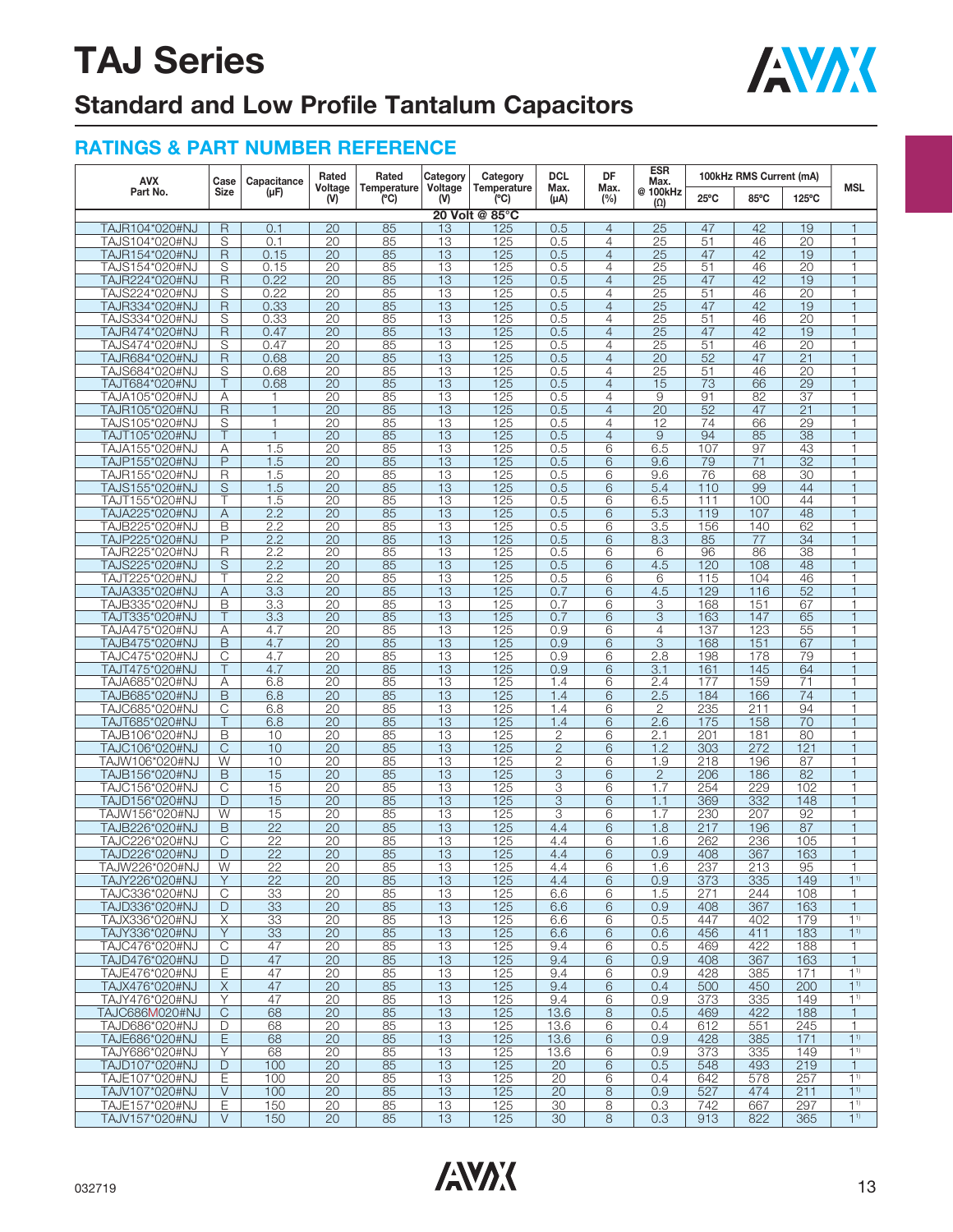

## **Standard and Low Profile Tantalum Capacitors**

| <b>AVX</b>                       | Case             | Capacitance                        | Rated                              | Rated               | Category       | Category            | <b>DCL</b>       | DF                               | ESR<br>Max.            | 100kHz RMS Current (mA) |            |                 |                                  |
|----------------------------------|------------------|------------------------------------|------------------------------------|---------------------|----------------|---------------------|------------------|----------------------------------|------------------------|-------------------------|------------|-----------------|----------------------------------|
| Part No.                         | <b>Size</b>      | (µF)                               | Voltage<br>(V)                     | Temperature<br>(°C) | Voltage<br>(V) | Temperature<br>(°C) | Max.<br>(µA)     | Max.<br>(%)                      | @ 100kHz<br>$(\Omega)$ | $25^{\circ}$ C          | 85°C       | 125°C           | <b>MSL</b>                       |
|                                  |                  |                                    |                                    |                     |                | 25 Volt @ 85°C      |                  |                                  |                        |                         |            |                 |                                  |
| TAJR154*025#NJ                   | R                | 0.15                               | 25                                 | 85                  | 17             | 125                 | 0.5              | $\overline{4}$                   | 24                     | 48                      | 43         | 19              | $\mathbf{1}$                     |
| TAJR224*025#NJ                   | R                | 0.15                               | 25                                 | 85                  | 17             | 125                 | 0.5              | $\overline{4}$                   | 21                     | 51                      | 46         | 20              | 1                                |
| TAJR334*025#NJ                   | $\mathsf R$      | 0.15                               | $\overline{25}$                    | 85                  | 17             | 125                 | 0.5              | $\overline{4}$                   | 17                     | 57                      | 51         | $\overline{23}$ | $\mathbf{1}$                     |
| TAJA474*025#NJ<br>TAJR474*025#NJ | Α<br>$\mathsf R$ | 0.47<br>0.47                       | 25<br>25                           | 85<br>85            | 17<br>17       | 125<br>125          | 0.5              | $\overline{4}$<br>$\overline{4}$ | 14<br>15               | 73<br>61                | 66<br>54   | 29<br>24        | 1<br>$\mathbf{1}$                |
| TAJS474*025#NJ                   | S                | 0.47                               | $\overline{25}$                    | 85                  | 17             | 125                 | 0.5<br>0.5       | 4                                | 9                      | 85                      | 76         | $\overline{34}$ | 1                                |
| TAJA684*025#NJ                   | Α                | 0.68                               | 25                                 | 85                  | 17             | 125                 | 0.5              | $\overline{4}$                   | 10                     | 87                      | 78         | 35              | $\mathbf{1}$                     |
| TAJR684*025#NJ                   | R                | 0.68                               | 25                                 | 85                  | 17             | 125                 | 0.5              | $\overline{4}$                   | 13                     | 65                      | 59         | 26              | 1                                |
| TAJS684*025#NJ                   | S                | 0.68                               | 25                                 | 85                  | 17             | 125                 | 0.5              | $\overline{4}$                   | 8                      | 90                      | 81         | 36              | 1                                |
| TAJA105*025#NJ                   | Α                | 1                                  | 25                                 | 85                  | 17             | 125                 | 0.5              | $\overline{4}$                   | 8                      | 97                      | 87         | 39              | 1                                |
| TAJP105*025#NJ                   | P                | $\mathbf{1}$                       | 25                                 | 85                  | 17             | 125                 | 0.5              | $\overline{4}$                   | 11                     | 74                      | 66         | 30              | $\overline{1}$                   |
| TAJR105*025#NJ                   | R                | $\mathbf{1}$                       | $\overline{25}$                    | 85                  | 17             | 125                 | 0.5              | 4                                | 8                      | 83                      | 75         | $\overline{33}$ | 1                                |
| TAJS105*025#NJ                   | S                | $\overline{1}$                     | $\overline{25}$                    | 85                  | 17             | 125                 | 0.5              | $\overline{4}$                   | $\overline{8}$         | 90                      | 81         | 36              | $\overline{1}$                   |
| TAJA155*025#NJ                   | Α                | 1.5                                | 25                                 | 85                  | 17             | 125                 | 0.5              | 6                                | 7.5                    | 100                     | 90         | 40              | 1                                |
| TAJB155*025#NJ                   | B<br>P           | 1.5                                | $\overline{25}$                    | 85<br>85            | 17             | 125<br>125          | 0.5              | 6                                | 5                      | 130                     | 117        | 52<br>32        | $\mathbf{1}$                     |
| TAJP155*025#NJ<br>TAJS155*025#NJ | S                | 1.5<br>1.5                         | 25<br>25                           | 85                  | 17<br>17       | 125                 | 0.5<br>0.5       | 6<br>6                           | 9.6<br>5.4             | 79<br>110               | 71<br>99   | 44              | 1<br>$\mathbf{1}$                |
| TAJT155*025#NJ                   | Τ                | 1.5                                | 25                                 | 85                  | 17             | 125                 | 0.5              | 6                                | 5                      | 126                     | 114        | $\overline{51}$ | 1                                |
| TAJA225*025#NJ                   | Α                | 2.2                                | 25                                 | 85                  | 17             | 125                 | 0.6              | 6                                | $\overline{7}$         | 104                     | 93         | 41              | $\mathbf{1}$                     |
| TAJB225*025#NJ                   | B                | 2.2                                | 25                                 | 85                  | 17             | 125                 | 0.6              | 6                                | 4.5                    | 137                     | 124        | 55              | 1                                |
| TAJT225*025#NJ                   | Τ                | 2.2                                | 25                                 | 85                  | 17             | 125                 | 0.6              | 6                                | 4.5                    | 133                     | 120        | 53              | 1                                |
| TAJA335*025#NJ                   | Α                | 3.3                                | 25                                 | 85                  | 17             | 125                 | 0.8              | 6                                | 3.7                    | 142                     | 128        | 57              | 1                                |
| TAJB335*025#NJ                   | B                | 3.3                                | 25                                 | 85                  | 17             | 125                 | 0.8              | 6                                | 3.5                    | 156                     | 140        | 62              | $\overline{1}$                   |
| TAJC335*025#NJ                   | С                | $\overline{3.3}$                   | $\overline{25}$                    | 85                  | 17             | 125                 | 0.8              | 6                                | 2.8                    | 198                     | 178        | 79              | 1                                |
| TAJT335*025#NJ                   | T                | 3.3                                | $\overline{25}$                    | 85                  | 17             | 125                 | 0.8              | 6                                | 3.5                    | 151                     | 136        | 60              | $\overline{1}$                   |
| TAJW335*025#NJ                   | W                | 3.3                                | 25                                 | 85                  | 17             | 125                 | 0.8              | 6                                | 1.6                    | 237                     | 213        | 95              | 1                                |
| TAJA475*025#NJ                   | Α                | 4.7                                | $\overline{25}$                    | 85                  | 17             | 125                 | 1.2              | 6                                | 3.1                    | 156                     | 140        | 62              | $\mathbf{1}$                     |
| TAJB475*025#NJ                   | B<br>C           | 4.7<br>4.7                         | 25<br>25                           | 85<br>85            | 17<br>17       | 125<br>125          | 1.2<br>1.2       | 6<br>6                           | 1.5<br>2.4             | 238<br>214              | 214<br>193 | 95              | 1<br>$\mathbf{1}$                |
| TAJC475*025#NJ<br>TAJT475*025#NJ | Τ                | 4.7                                | $\overline{25}$                    | 85                  | 17             | 125                 | $\overline{1.2}$ | 6                                | 3.1                    | 161                     | 145        | 86<br>64        | 1                                |
| TAJW475*025#NJ                   | W                | 4.7                                | 25                                 | 85                  | 17             | 125                 | 1.2              | 6                                | 1.2                    | 274                     | 246        | 110             | $\mathbf{1}$                     |
| TAJB685*025#NJ                   | B                | 6.8                                | 25                                 | 85                  | 17             | 125                 | 1.7              | 6                                | 2.8                    | 174                     | 157        | 70              | 1                                |
| TAJC685*025#NJ                   | С                | 6.8                                | 25                                 | 85                  | 17             | 125                 | 1.7              | 6                                | $\mathbf{2}$           | 235                     | 211        | 94              | $\mathbf{1}$                     |
| TAJW685*025#NJ                   | W                | 6.8                                | 25                                 | 85                  | 17             | 125                 | 1.7              | 6                                | $\overline{2}$         | 212                     | 191        | 85              | 1                                |
| TAJB106*025#NJ                   | B                | 10                                 | 25                                 | 85                  | 17             | 125                 | 2.5              | 6                                | 2.5                    | 184                     | 166        | 74              | $\overline{1}$                   |
| TAJC106*025#NJ                   | С                | 10                                 | $\overline{25}$                    | 85                  | 17             | 125                 | 2.5              | 6                                | 1.8                    | 247                     | 222        | 99              | 1                                |
| TAJD106*025#NJ                   | D                | 10                                 | $\overline{25}$                    | 85                  | 17             | 125                 | 2.5              | $\overline{6}$                   | 1.2                    | 354                     | 318        | 141             | $\mathbf{1}$                     |
| TAJW106*025#NJ                   | W                | 10                                 | 25                                 | 85                  | 17             | 125                 | 2.5              | 6                                | 1.8                    | 224                     | 201        | 89              | 1                                |
| TAJC156*025#NJ                   | $\mathsf{C}$     | 15                                 | $\overline{25}$                    | 85                  | 17             | 125                 | 3.8              | 6                                | 1.6                    | 262                     | 236        | 105             | $\mathbf{1}$                     |
| TAJD156*025#NJ                   | D                | 15                                 | 25                                 | 85                  | 17             | 125                 | 3.8              | 6                                | 1                      | 387                     | 349        | 155             | 1                                |
| TAJY156*025#NJ                   | Y                | 15                                 | 25                                 | 85                  | 17             | 125                 | 3.8              | 6                                | $\mathbf{1}$           | 354                     | 318        | 141             | 1 <sup>1</sup>                   |
| TAJC226*025#NJ                   | С                | $\overline{22}$<br>$\overline{22}$ | $\overline{25}$<br>$\overline{25}$ | 85                  | 17<br>17       | 125                 | 5.5              | 6<br>6                           | 1.4<br>0.9             | 280                     | 252<br>367 | 112<br>163      | 1<br>$\mathbf{1}$                |
| TAJD226*025#NJ<br>TAJF226*025#NJ | D<br>F           | 22                                 | 25                                 | 85<br>85            | 17             | 125<br>125          | 5.5<br>5.5       | 6                                | $\mathbf{1}$           | 408<br>316              | 285        | 126             | $\mathbf{1}$                     |
| TAJY226*025#NJ                   | Υ                | $\overline{22}$                    | 25                                 | 85                  | 17             | 125                 | 5.5              | 6                                | 0.8                    | 395                     | 356        | 158             | 1 <sup>1</sup>                   |
| TAJC336*025#NJ                   | C                | 33                                 | 25                                 | 85                  | 17             | 125                 | 8.3              | 6                                | 0.9                    | 350                     | 315        | 140             | 1                                |
| TAJD336*025#NJ                   | D                | 33                                 | 25                                 | 85                  | 17             | 125                 | 8.3              | 6                                | 0.9                    | 408                     | 367        | 163             | $\mathbf{1}$                     |
| TAJE336*025#NJ                   | Ε                | 33                                 | 25                                 | 85                  | 17             | 125                 | 8.3              | 6                                | 0.9                    | 428                     | 385        | 171             | 1 <sup>1</sup>                   |
| TAJY336*025#NJ                   | Ÿ                | 33                                 | $\overline{25}$                    | 85                  | 17             | 125                 | 8.3              | 6                                | 0.5                    | 500                     | 450        | 200             | $1^{1}$                          |
| TAJD476*025#NJ                   | D                | 47                                 | 25                                 | 85                  | 17             | 125                 | 11.8             | 6                                | 0.9                    | 408                     | 367        | 163             | $\mathbf{1}$                     |
| TAJE476*025#NJ                   | E                | 47                                 | 25                                 | 85                  | 17             | 125                 | 11.8             | 6                                | 0.9                    | 428                     | 385        | 171             | 1 <sup>1</sup>                   |
| TAJY476*025#NJ                   | Y                | 47                                 | 25                                 | 85                  | 17             | 125                 | 11.8             | 6                                | 0.9                    | 373                     | 335        | 149             | $1^{1}$                          |
| TAJD686*025#NJ                   | D                | 68                                 | 25                                 | 85                  | 17             | 125                 | 17               | 6                                | 0.9                    | 408                     | 367        | 163             | $\mathbf{1}$                     |
| TAJE686*025#NJ                   | Е                | 68                                 | $\overline{25}$                    | 85                  | 17             | 125                 | 17               | 6                                | 0.9                    | 428                     | 385        | 171             | 1 <sup>1</sup>                   |
| TAJV686*025#NJ                   | V                | 68                                 | 25                                 | 85                  | 17             | 125                 | 17               | 6                                | 0.9                    | 527                     | 474        | 211             | 1 <sup>1</sup>                   |
| TAJE107*025#NJ                   | E                | 100                                | 25                                 | 85                  | 17<br>17       | 125                 | 25               | 10                               | 0.3                    | 742                     | 667        | 297             | 1 <sup>1</sup><br>1 <sup>1</sup> |
| TAJV107*025#NJ<br>TAJV157M025#NJ | V<br>V           | 100<br>150                         | 25<br>25                           | 85<br>85            | 17             | 125<br>125          | 25<br>37.5       | 8<br>10                          | 0.4<br>0.4             | 791<br>791              | 712<br>712 | 316<br>316      | $1^{1}$                          |
|                                  |                  |                                    |                                    |                     |                | 35 Volt @ 85°C      |                  |                                  |                        |                         |            |                 |                                  |
| TAJA104*035#NJ                   | Α                | 0.1                                | 35                                 | 85                  | 23             | 125                 | 0.5              | $\overline{4}$                   | 24                     | 56                      | 50         | $\overline{22}$ | 1                                |
| TAJR104*035#NJ                   | $\overline{R}$   | 0.1                                | 35                                 | 85                  | 23             | 125                 | 0.5              | $\overline{4}$                   | 29                     | 44                      | 39         | 17              | $\mathbf{1}$                     |
| TAJS104*035#NJ                   | S                | 0.1                                | 35                                 | 85                  | 23             | 125                 | 0.5              | $\overline{4}$                   | 24                     | 52                      | 47         | 21              | $\mathbf{1}$                     |
| TAJA154*035#NJ                   | Α                | 0.15                               | 35                                 | 85                  | 23             | 125                 | 0.5              | 4                                | 21                     | 60                      | 54         | $\overline{24}$ | $\mathbf{1}$                     |
| TAJR154*035#NJ                   | $\mathsf R$      | 0.15                               | 35                                 | 85                  | 23             | 125                 | 0.5              | $\overline{4}$                   | 24                     | 48                      | 43         | 19              | $\mathbf{1}$                     |
| TAJS154*035#NJ                   | S                | 0.15                               | 35                                 | 85                  | 23             | 125                 | 0.5              | $\overline{4}$                   | 21                     | 56                      | 50         | 22              | $\mathbf{1}$                     |
| TAJA224*035#NJ                   | A                | 0.22                               | 35                                 | 85                  | 23             | 125                 | 0.5              | $\overline{4}$                   | 18                     | 65                      | 58         | 26              | $\mathbf{1}$                     |
| TAJR224*035#NJ                   | R                | 0.22                               | 35                                 | 85                  | 23             | 125                 | 0.5              | $\overline{4}$                   | 21                     | 51                      | 46         | 20              | $\mathbf{1}$                     |
| TAJS224*035#NJ                   | S                | 0.22                               | 35                                 | 85                  | 23             | 125                 | 0.5              | $\overline{4}$                   | 18                     | 60                      | 54         | 24              | $\mathbf{1}$                     |
| TAJA334*035#NJ                   | Α                | 0.33                               | 35                                 | 85                  | 23             | 125                 | 0.5              | $\overline{4}$                   | 15                     | 71                      | 64         | 28              | 1                                |
| TAJR334*035#NJ                   | R                | 0.33                               | 35                                 | 85                  | 23             | 125                 | 0.5              | $\overline{4}$                   | 17                     | 57                      | 51         | 23              | $\mathbf{1}$                     |

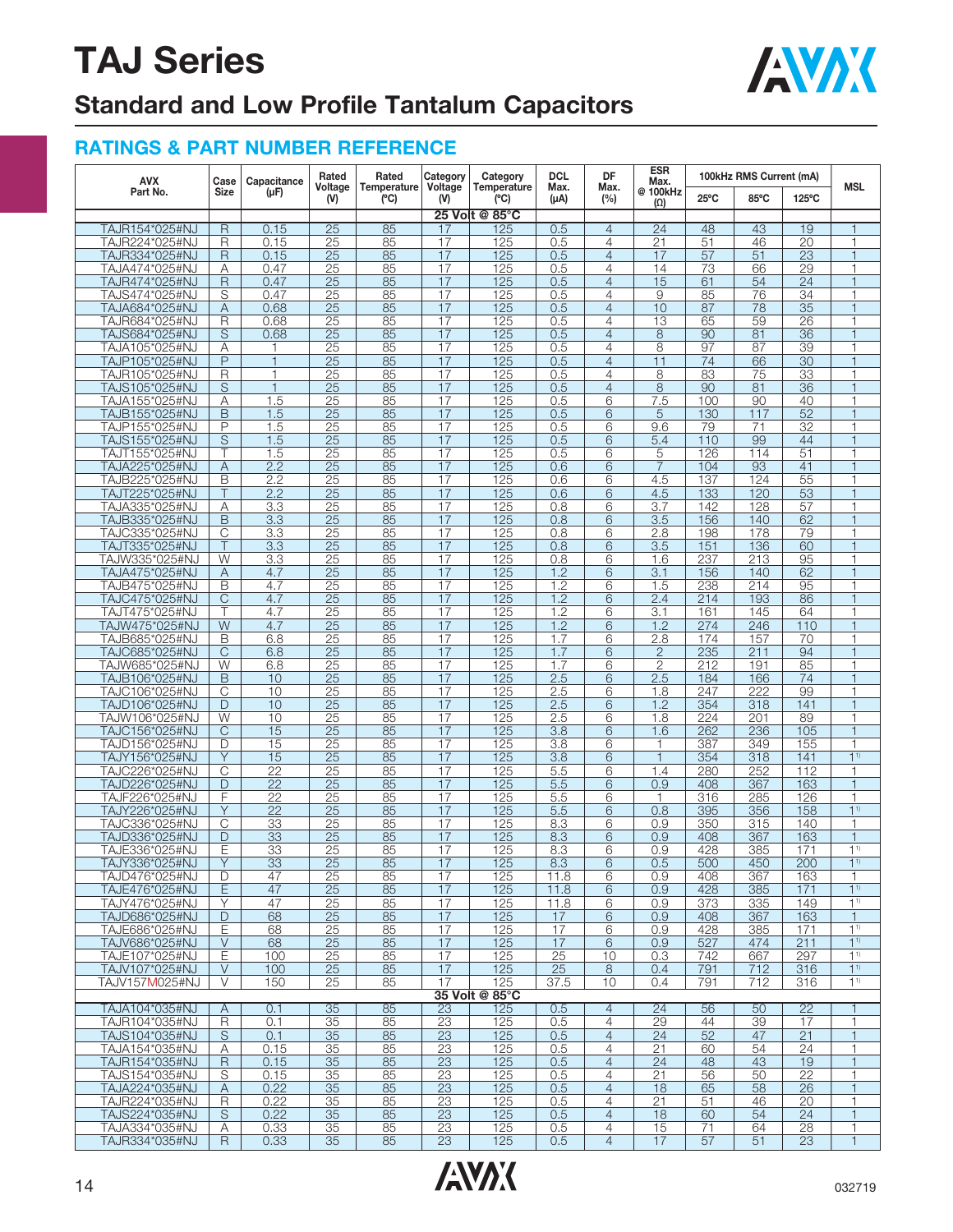

## **Standard and Low Profile Tantalum Capacitors**

| AVX                               | Case                | Capacitance           | Rated                 | Rated<br>Temperature<br>(C) | Category<br>Voltage<br>(V) | Category<br>Temperature<br>(C) | <b>DCL</b><br>Max.<br>(µA) | DF<br>Max.<br>$(\%)$             | <b>ESR</b><br>Max.    | 100kHz RMS Current (mA) |                       |                       | <b>MSL</b>                     |
|-----------------------------------|---------------------|-----------------------|-----------------------|-----------------------------|----------------------------|--------------------------------|----------------------------|----------------------------------|-----------------------|-------------------------|-----------------------|-----------------------|--------------------------------|
| Part No.                          | Size                | $(\mu F)$             | Voltage<br>(V)        |                             |                            |                                |                            |                                  | @100kHz<br>$(\Omega)$ | $25^{\circ}$ C          | 85°C                  | 125°C                 |                                |
| TAJS334*035#NJ                    | S                   | 0.33                  | 35                    | 85                          | 23                         | 125                            | 0.5                        | $\overline{4}$                   | 15                    | 66                      | 59                    | 26                    |                                |
| TAJA474*035#NJ<br>TAJB474*035#NJ  | A<br>B              | 0.47<br>0.47          | 35<br>35              | 85<br>85                    | 23<br>23                   | 125<br>125                     | 0.5<br>0.5                 | 4<br>4                           | 12<br>10              | 79<br>92                | 71<br>83              | 32<br>$\overline{37}$ | 1                              |
| TAJR474*035#NJ                    | R                   | 0.47                  | 35                    | 85                          | 23                         | 125                            | 0.5                        | 4                                | 15                    | 61                      | 54                    | 24                    | 1                              |
| TAJS474*035#NJ                    | S                   | 0.47                  | 35                    | 85                          | 23                         | 125                            | 0.5                        | $\overline{4}$                   | 12                    | 74                      | 66                    | 29                    |                                |
| TAJT474*035#NJ                    |                     | 0.47                  | $\overline{35}$       | 85                          | $\overline{23}$            | 125                            | 0.5                        | 4                                | 10                    | 89                      | 80                    | 36                    |                                |
| TAJA684*035#NJ                    | A                   | 0.68                  | 35                    | 85                          | 23                         | 125                            | 0.5                        | $\overline{4}$                   | 8                     | 97                      | 87                    | 39                    |                                |
| TAJB684*035#NJ                    | B                   | 0.68                  | 35                    | 85                          | 23                         | 125                            | 0.5                        | 4                                | 8                     | 103                     | 93                    | 41                    | 1                              |
| TAJP684*035#NJ                    | P                   | 0.68                  | 35                    | 85                          | $\overline{23}$            | 125                            | 0.5                        | $\overline{4}$                   | $\overline{13}$       | 68                      | 61                    | $\overline{27}$       | 1                              |
| TAJS684*035#NJ<br>TAJT684*035#NJ  | S<br>Τ              | 0.68<br>0.68          | 35<br>35              | 85<br>85                    | 23<br>23                   | 125<br>125                     | 0.5<br>0.5                 | 4<br>$\overline{4}$              | 8<br>8                | 90<br>100               | 81<br>90              | 36<br>40              |                                |
| TAJA105*035#NJ                    | Α                   |                       | 35                    | 85                          | $\overline{23}$            | 125                            | 0.5                        | 4                                | $\overline{7.5}$      | 100                     | 90                    | 40                    |                                |
| TAJB105*035#NJ                    | B                   |                       | 35                    | 85                          | 23                         | 125                            | 0.5                        | 4                                | 6.5                   | 114                     | 103                   | 46                    |                                |
| TAJP105*035#NJ                    | P                   | $\mathbf{1}$          | 35                    | 85                          | 23                         | 125                            | 0.5                        | $\overline{4}$                   | 11                    | 74                      | 66                    | 30                    | $\overline{1}$                 |
| TAJS105*035#NJ                    | S                   | $\overline{1}$        | 35                    | 85                          | 23                         | 125                            | 0.5                        | 4                                | 7.5                   | 93                      | 84                    | $\overline{37}$       |                                |
| TAJT105*035#NJ                    | Τ                   | $\mathbf 1$<br>1.5    | 35<br>35              | 85<br>85                    | 23                         | 125<br>125                     | 5<br>0.5                   | 4<br>6                           | 6.5                   | 111<br>100              | 100                   | 44<br>40              |                                |
| TAJA155*035#NJ<br>TAJB155*035#NJ  | A<br>B              | 1.5                   | $\overline{35}$       | 85                          | 23<br>$\overline{23}$      | 125                            | 0.5                        | 6                                | 7.5<br>5.2            | 128                     | 90<br>115             | 51                    |                                |
| TAJC155*035#NJ                    | $\mathsf{C}$        | 1.5                   | 35                    | 85                          | 23                         | 125                            | 0.5                        | 6                                | 4.5                   | 156                     | 141                   | 63                    |                                |
| TAJT155*035#NJ                    | Τ                   | 1.5                   | 35                    | 85                          | 23                         | 125                            | 0.5                        | 6                                | 5.2                   | 124                     | 112                   | 50                    | 1                              |
| TAJA225*035#NJ                    | Α                   | 2.2                   | $\overline{35}$       | 85                          | $\overline{23}$            | 125                            | 0.8                        | 6                                | 4.5                   | 129                     | 116                   | 52                    | 1                              |
| TAJB225*035#NJ                    | B                   | 2.2                   | 35                    | 85                          | 23                         | 125                            | 0.8                        | 6                                | 4.2                   | 142                     | 128                   | 57                    |                                |
| TAJC225*035#NJ<br>TAJT225*035#NJ  | $\mathsf{C}$        | 2.2<br>2.2            | 35<br>$\overline{35}$ | 85<br>85                    | 23<br>$\overline{23}$      | 125<br>125                     | 0.8<br>0.8                 | 6<br>6                           | 3.5<br>4.2            | 177<br>138              | 160<br>124            | $\overline{71}$<br>55 |                                |
| TAJB335*035#NJ                    | B                   | 3.3                   | 35                    | 85                          | 23                         | 125                            | 1.2                        | 6                                | 3.5                   | 156                     | 140                   | 62                    |                                |
| TAJC335*035#NJ                    | C                   | 3.3                   | 35                    | 85                          | 23                         | 125                            | 1.2                        | 6                                | 2.5                   | 210                     | 189                   | 84                    | $\overline{1}$                 |
| TAJW335*035#NJ                    | $\overline{W}$      | 3.3                   | 35                    | 85                          | 23                         | 125                            | 1.2                        | 6                                | 1.6                   | 237                     | 213                   | 95                    |                                |
| TAJB475*035#NJ                    | B                   | 4.7                   | 35                    | 85                          | 23                         | 125                            | 1.6                        | 6                                | 3.1                   | 166                     | 149                   | 66                    | $\overline{1}$                 |
| TAJC475*035#NJ                    | C<br>D              | 4.7<br>4.7            | 35                    | 85                          | 23                         | 125                            | 1.6                        | 6                                | 2.2                   | 224                     | 201<br>285            | 89                    |                                |
| TAJD475*035#NJ<br>TAJW475*035#NJ  | W                   | 4.7                   | 35<br>35              | 85<br>85                    | $\overline{23}$<br>23      | 125<br>125                     | 1.6<br>1.6                 | 6<br>6                           | 1.5<br>2.2            | 316<br>202              | 182                   | 126<br>81             |                                |
| TAJC685*035#NJ                    | C                   | 6.8                   | 35                    | 85                          | 23                         | 125                            | 2.4                        | 6                                | 1.8                   | 247                     | 222                   | 99                    | $\overline{1}$                 |
| TAJD685*035#NJ                    | D                   | 6.8                   | $\overline{35}$       | 85                          | $\overline{23}$            | 125                            | 2.4                        | 6                                | 1.3                   | 340                     | 306                   | 136                   | 1                              |
| TAJY685*035#NJ                    | Y                   | 6.8                   | 35                    | 85                          | 23                         | 125                            | 2.3                        | 6                                | 0.9                   | 373                     | 335                   | 149                   | $1^{1}$                        |
| TAJC106*035#NJ                    | C                   | 10                    | 35                    | 85                          | 23                         | 125                            | 3.5                        | 6                                | 1.6                   | 262                     | 236                   | 105                   |                                |
| TAJD106*035#NJ<br>TAJE106*035#NJ  | D<br>E              | 10<br>10              | 35<br>35              | 85<br>85                    | $\overline{23}$<br>23      | 125<br>125                     | 3.5<br>3.5                 | 6<br>6                           | 1<br>0.9              | 387<br>428              | 349<br>385            | 155<br>171            | 1 <sup>1</sup>                 |
| TAJX106*035#NJ                    | X                   | 10                    | 35                    | 85                          | 23                         | $\overline{125}$               | 3.5                        | 6                                | 0.7                   | 378                     | 340                   | 151                   | 1 <sup>1</sup>                 |
| TAJY106*035#NJ                    | Y                   | 10                    | 35                    | 85                          | 23                         | 125                            | 3.5                        | 6                                | 1                     | 354                     | 318                   | 141                   | 1 <sup>1</sup>                 |
| TAJC156*035#NJ                    | C                   | 15                    | 35                    | 85                          | 23                         | 125                            | 5.3                        | 6                                | 1.4                   | 280                     | 252                   | 112                   | 1                              |
| TAJD156*035#NJ                    | D                   | 15                    | 35                    | 85                          | 23                         | 125                            | 5.3                        | 6                                | 0.9                   | 408                     | 367                   | 163                   | 1                              |
| TAJY156*035#NJ<br>TAJD226*035#NJ  | Υ<br>D              | 15<br>$\overline{22}$ | $\overline{35}$<br>35 | 85<br>85                    | $\overline{23}$<br>23      | 125<br>125                     | 5.3<br>7.7                 | 6<br>6                           | 0.6<br>0.9            | 456<br>408              | 411<br>367            | 183<br>163            | 1 <sup>1</sup><br>$\mathbf{1}$ |
| TAJE226*035#NJ                    | Е                   | $\overline{22}$       | 35                    | 85                          | 23                         | 125                            | 7.7                        | 6                                | 0.5                   | 574                     | 517                   | 230                   | 1 <sup>1</sup>                 |
| TAJY226*035#NJ                    | Y                   | $\overline{22}$       | 35                    | 85                          | 23                         | 125                            | 7.7                        | 6                                | 0.5                   | 500                     | 450                   | 200                   | $1^{1}$                        |
| TAJD336*035#NJ                    | D                   | 33                    | 35                    | 85                          | 23                         | 125                            | 11.6                       | 6                                | 0.9                   | 408                     | 367                   | 163                   | 1                              |
| TAJE336*035#NJ                    | Ε                   | $\overline{33}$       | 35                    | 85                          | $\overline{23}$            | 125                            | 11.6                       | 6                                | 0.9                   | 428                     | 385                   | 171                   | 1 <sup>1</sup>                 |
| TAJV336*035#NJ<br>TAJD476*035#NJV | $\vee$<br>D         | 33<br>47              | 35<br>35              | 85<br>85                    | 23<br>23                   | 125<br>125                     | 11.6<br>16.5               | 6<br>6                           | 0.5<br>0.9            | 707<br>408              | 636<br>367            | 283<br>163            | 1 <sup>1</sup><br>3            |
| TA. IF476*035#N. I                | Ē                   | 47                    | 35                    | 85                          | 23                         | 125                            | 16.5                       | 6                                | 0.9                   | 428                     | 385                   | 171                   | 1 <sup>1</sup>                 |
| TAJV476*035#NJ                    | $\vee$              | 47                    | 35                    | 85                          | 23                         | 125                            | 16.5                       | 6                                | 0.4                   | 791                     | 712                   | 316                   | 1 <sup>1</sup>                 |
| TAJV686*035#NJ                    | V                   | 68                    | 35                    | 85                          | 23                         | 125                            | 23.8                       | 6                                | 0.5                   | 707                     | 363                   | 283                   | 1 <sup>1</sup>                 |
|                                   |                     |                       |                       |                             |                            | 50 Volt @ 85°C                 |                            |                                  |                       |                         |                       |                       |                                |
| TAJA104*050#NJ<br>TAJS104*050#NJ  | $\overline{A}$<br>S | 0.1<br>0.1            | 50<br>50              | 85<br>85                    | 33<br>33                   | 125<br>125                     | 0.5<br>0.5                 | $\overline{4}$<br>$\overline{4}$ | $\overline{22}$<br>19 | 58<br>58                | 53<br>53              | 23<br>$\overline{23}$ | 1                              |
| TAJA154*050#NJ                    | A                   | 0.15                  | 50                    | 85                          | 33                         | 125                            | 0.5                        | $\overline{4}$                   | 15                    | 71                      | 64                    | 28                    | $\mathbf{1}$                   |
| TAJB154*050#NJ                    | B                   | 0.15                  | 50                    | 85                          | 33                         | 125                            | 0.5                        | $\overline{4}$                   | 17                    | $\overline{71}$         | 64                    | 28                    | 1                              |
| TAJS154*050#NJ                    | S                   | 0.15                  | 50                    | 85                          | 33                         | 125                            | 0.5                        | $\overline{4}$                   | 16                    | 64                      | 57                    | 25                    | $\mathbf{1}$                   |
| TAJA224*050#NJ                    | Α                   | 0.22                  | 50                    | 85                          | 33                         | 125                            | 0.5                        | $\overline{4}$                   | 18                    | 65                      | 58                    | 26                    | 1                              |
| TAJB224*050#NJ<br>TAJP224*050#NJ  | $\mathsf B$<br>P    | 0.22<br>0.22          | 50<br>50              | 85<br>85                    | 33                         | 125                            | 0.5<br>0.5                 | 4<br>$\overline{4}$              | 14<br>17              | 78<br>59                | 70<br>53              | 31<br>24              | $\mathbf{1}$<br>1              |
| TAJR224*050#NJ                    | R                   | 0.22                  | 50                    | 85                          | 33<br>33                   | <u>125</u><br>125              | 0.5                        | $\overline{4}$                   | 17                    | 57                      | 51                    | 23                    | $\mathbf{1}$                   |
| TAJS224*050#NJ                    | S                   | 0.22                  | 50                    | 85                          | 33                         | 125                            | 0.5                        | $\overline{4}$                   | 13                    | 71                      | 64                    | 28                    | 1                              |
| TAJA334*050#NJ                    | Α                   | 0.33                  | 50                    | 85                          | 33                         | 125                            | 0.5                        | $\overline{4}$                   | 17                    | 66                      | 60                    | 27                    | $\mathbf{1}$                   |
| TAJB334*050#NJ                    | В                   | 0.33                  | 50                    | 85                          | 33                         | 125                            | 0.5                        | 4                                | 12                    | 84                      | 76                    | 34                    | 1                              |
| TAJP334*050#NJ<br>TAJR334M050#NJ  | $\overline{P}$<br>R | 0.33<br>0.33          | 50<br>50              | 85<br>85                    | 33<br>33                   | 125<br>125                     | 0.5<br>0.5                 | $\overline{4}$<br>$\overline{4}$ | 17<br>17              | 59<br>57                | $\overline{53}$<br>51 | $\overline{24}$<br>23 | $\mathbf{1}$<br>1              |
| TAJS334*050#NJ                    | S                   | 0.33                  | 50                    | 85                          | 33                         | 125                            | 0.5                        | $\overline{4}$                   | 11                    | 77                      | 69                    | 31                    | $\mathbf{1}$                   |
| TAJT334*050#NJ                    |                     | 0.33                  | 50                    | 85                          | 33                         | 125                            | 0.5                        | 4                                | 11                    | 85                      | 77                    | 34                    |                                |
| TAJA474*050#NJ                    | Α                   | 0.47                  | 50                    | 85                          | 33                         | 125                            | 0.5                        | $\overline{4}$                   | 9.5                   | 89                      | 80                    | 36                    | $\mathbf{1}$                   |
| TAJB474*050#NJ                    | В                   | 0.47                  | 50                    | 85                          | 33                         | 125                            | 0.7                        | $\overline{4}$                   | 9.5                   | 95                      | 85                    | 38                    | 1                              |
| TAJC474*050#NJ                    | C                   | 0.47                  | 50                    | 85                          | 33                         | 125                            | 0.5                        | $\overline{4}$                   | 8                     | 117                     | 106                   | 47                    | $\mathbf{1}$                   |

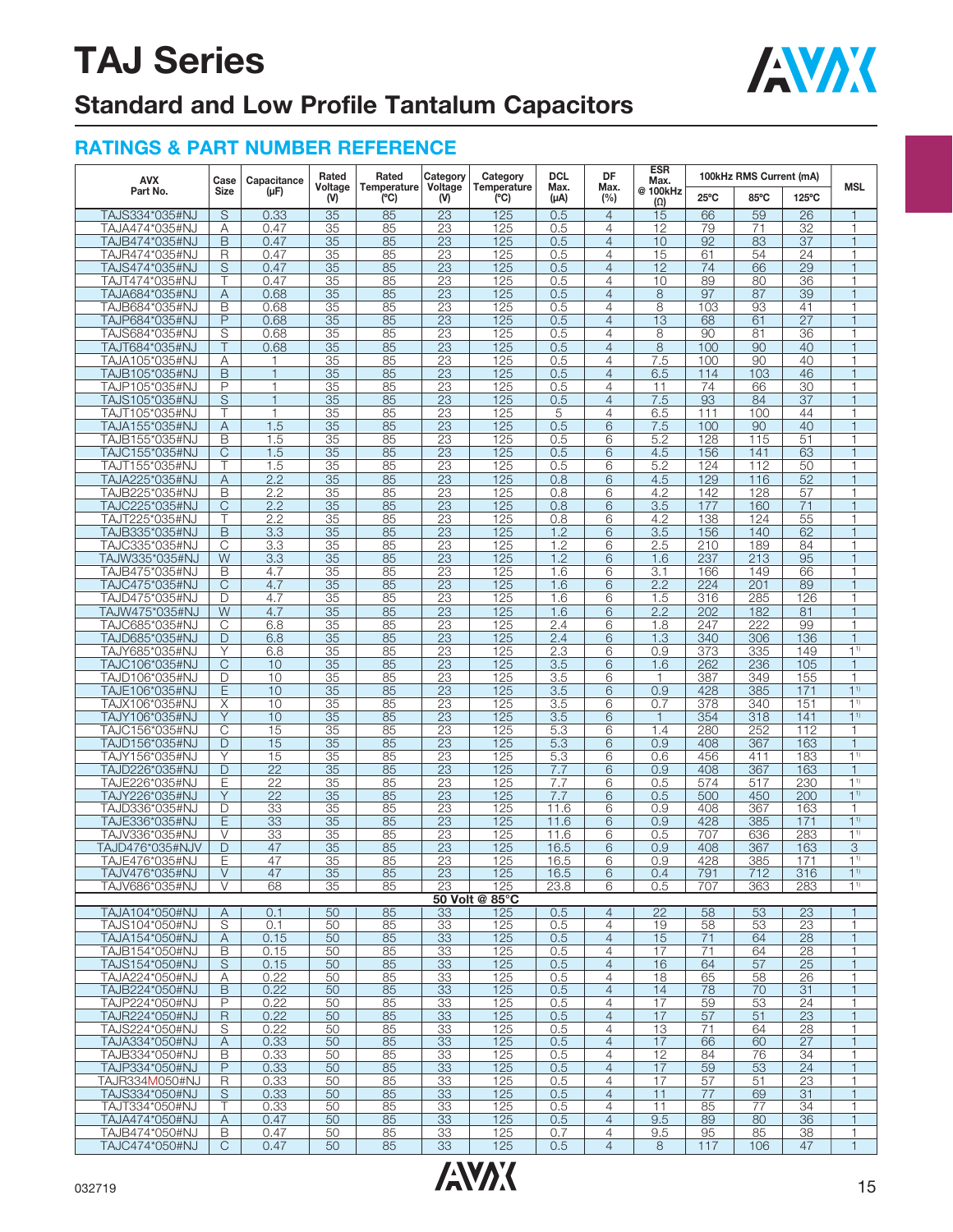

## **Standard and Low Profile Tantalum Capacitors**

#### **RATINGS & PART NUMBER REFERENCE**

| <b>AVX</b>      | Case                    | Capacitance      | Rated<br>Voltage | Rated<br>Temperature | Category<br>Voltage | Category<br><b>Temperature</b> | <b>DCL</b><br>Max. | DF<br>Max.<br>(%)       | <b>ESR</b><br>Max.     | 100kHz RMS Current (mA) | <b>MSL</b>      |                 |                |
|-----------------|-------------------------|------------------|------------------|----------------------|---------------------|--------------------------------|--------------------|-------------------------|------------------------|-------------------------|-----------------|-----------------|----------------|
| Part No.        | <b>Size</b>             | $(\mu F)$        | (V)              | (C)                  | (V)                 | (°C)                           | $(\mu A)$          |                         | @ 100kHz<br>$(\Omega)$ | $25^{\circ}$ C          | 85°C            | 125°C           |                |
| TAJS474*050#NJ  | $\overline{\mathsf{s}}$ | 0.47             | 50               | 85                   | $\overline{33}$     | 125                            | 0.5                | $\overline{4}$          | 9.5                    | 83                      | $\overline{74}$ | $\overline{33}$ | $\overline{1}$ |
| TAJT474*050#NJ  | $\overline{\top}$       | 0.47             | 50               | 85                   | $\overline{33}$     | 125                            | 0.5                | 4                       | 9.5                    | 92                      | 83              | $\overline{37}$ | $\overline{1}$ |
| TAJA684*050#NJ  | $\overline{A}$          | 0.68             | 50               | 85                   | $\overline{33}$     | 125                            | 0.5                | $\overline{4}$          | 7.9                    | $\overline{97}$         | 88              | 39              | $\overline{1}$ |
| TAJB684*050#NJ  | B                       | 0.68             | 50               | 85                   | 33                  | 125                            | 0.5                | 4                       | 8                      | 103                     | 93              | 41              | $\overline{1}$ |
| TAJC684*050#NJ  | $\overline{C}$          | 0.68             | 50               | 85                   | $\overline{33}$     | 125                            | 0.5                | $\overline{4}$          | $\overline{7}$         | 125                     | 113             | 50              | $\overline{1}$ |
| TAJA105*050#NJ  | A                       | H                | 50               | 85                   | 33                  | 125                            | 0.5                | 4                       | 6.6                    | 107                     | 96              | 43              | $\overline{1}$ |
| TAJB105*050#NJ  | B                       | $\overline{1}$   | 50               | 85                   | $\overline{33}$     | 125                            | 0.5                | 6                       | $\overline{7}$         | 110                     | 99              | 44              | $\overline{1}$ |
| TAJC105*050#NJ  | $\overline{C}$          | $\overline{1}$   | 50               | 85                   | 33                  | 125                            | 0.5                | 4                       | 5.5                    | 141                     | 127             | $\overline{57}$ | $\overline{1}$ |
| TAJW105*050#NJ  | W                       | $\overline{1}$   | 50               | 85                   | 33                  | 125                            | 0.5                | 6                       | 4.4                    | 143                     | 129             | 57              | $\overline{1}$ |
| TAJB155*050#NJ  | B                       | 1.5              | 50               | 85                   | 33                  | 125                            | 0.8                | $\overline{\mathbf{8}}$ | 5.4                    | 125                     | 113             | 50              | $\overline{1}$ |
| TAJC155*050#NJ  | $\overline{C}$          | 1.5              | 50               | 85                   | $\overline{33}$     | 125                            | 0.8                | 6                       | 4.5                    | 156                     | 141             | 63              | $\overline{1}$ |
| TAJD155*050#NJ  | D                       | 1.5              | 50               | 85                   | $\overline{33}$     | 125                            | 0.8                | 6                       | 4                      | 194                     | 174             | 77              | $\overline{1}$ |
| TAJW155*050#NJ  | $\overline{W}$          | $\overline{1.5}$ | 50               | 85                   | $\overline{33}$     | 125                            | 0.8                | 6                       | $\overline{3.1}$       | 170                     | 153             | 68              | $\overline{1}$ |
| TAJB225*050#NJ  | B                       | 2.2              | 50               | $\overline{85}$      | $\overline{33}$     | 125                            | 1.1                | 8                       | 4.5                    | 137                     | 124             | 55              | $\overline{1}$ |
| TAJC225*050#NJ  | $\overline{C}$          | $\overline{2.2}$ | $\overline{50}$  | 85                   | $\overline{33}$     | 125                            | 1.1                | $\overline{8}$          | 2.5                    | 210                     | 189             | $\overline{84}$ | $\overline{1}$ |
| TAJD225*050#NJ  | D                       | 2.2              | 50               | 85                   | $\overline{33}$     | 125                            | 1.1                | 6                       | 2.5                    | 245                     | 220             | 98              | $\overline{1}$ |
| TAJW225*050#NJ  | $\overline{W}$          | $\overline{2.2}$ | 50               | 85                   | $\overline{33}$     | 125                            | 1.1                | 8                       | 2.5                    | 190                     | 171             | 76              | $\overline{1}$ |
| TAJC335*050#NJ  | C                       | 3.3              | 50               | 85                   | 33                  | 125                            | 1.6                | 6                       | 2.5                    | 210                     | 189             | 84              | $\overline{1}$ |
| TAJD335*050#NJ  | D                       | 3.3              | 50               | 85                   | $\overline{33}$     | 125                            | 1.7                | $\overline{6}$          | $\overline{2}$         | 274                     | 246             | 110             | $\overline{1}$ |
| TAJY335*050#NJ  | $\vee$                  | 3.3              | 50               | 85                   | 33                  | 125                            | 1.7                | $\overline{4}$          | 1.5                    | 289                     | 260             | 115             | 1 <sup>1</sup> |
| TAJC475*050#NJ  | C                       | 4.7              | 50               | 85                   | $\overline{33}$     | 125                            | 0.5                | $\overline{4}$          | 1.4                    | 280                     | 252             | 112             | $\overline{1}$ |
| TAJD475*050#NJ  | D                       | 4.7              | 50               | $\overline{85}$      | $\overline{33}$     | 125                            | 2.4                | 6                       | 1.4                    | 327                     | 295             | 131             | $\overline{1}$ |
| TAJX475*050#NJV | $\overline{\mathsf{X}}$ | 4.7              | 50               | $\overline{85}$      | $\overline{33}$     | 125                            | 2.4                | $\overline{6}$          | 1.0                    | 316                     | 285             | 126             | $\overline{3}$ |
| TAJY475*050#NJ  | ٧                       | 4.7              | 50               | 85                   | 33                  | 125                            | 2.4                | 6                       | 1.2                    | 323                     | 290             | 129             | 1 <sup>1</sup> |
| TAJC685*050#NJ  | C                       | 6.8              | 50               | $\overline{85}$      | $\overline{33}$     | 125                            | 3.4                | $\overline{6}$          | $\overline{1}$         | 332                     | 298             | 133             | $\overline{1}$ |
| TAJD685*050#NJ  | D                       | 6.8              | 50               | $\overline{85}$      | $\overline{33}$     | 125                            | 3.4                | $\overline{6}$          | $\overline{1}$         | 387                     | 349             | 155             | $\overline{1}$ |
| TAJY685*050#NJ  | $\overline{\vee}$       | 6.8              | 50               | $\overline{85}$      | $\overline{33}$     | 125                            | 3.4                | $\overline{6}$          | 0.9                    | 373                     | 335             | 149             | 1 <sup>1</sup> |
| TAJD106*050#NJ  | D                       | 10               | 50               | 85                   | $\overline{33}$     | 125                            | 5                  | $\overline{6}$          | 0.8                    | 433                     | 390             | 173             | F              |
| TAJE106*050#NJ  | Ē                       | 10               | 50               | 85                   | $\overline{33}$     | 125                            | $\overline{5}$     | $\overline{6}$          | 0.8                    | 454                     | 409             | 182             | 11             |
| TAJV106*050#NJ  | $\vee$                  | 10               | 50               | 85                   | $\overline{33}$     | 125                            | $\overline{5}$     | 6                       | 0.65                   | 620                     | 558             | 248             | 11             |
| TAJD156*050#NJ  | D                       | $\overline{15}$  | $\overline{50}$  | 85                   | $\overline{33}$     | 125                            | 7.5                | $\overline{6}$          | 0.6                    | 500                     | 450             | 200             | $\overline{1}$ |
| TAJE156*050#NJ  | E                       | 15               | 50               | 85                   | 33                  | 125                            | 7.5                | 6                       | 0.6                    | 524                     | 472             | 210             | 11             |
| TAJV156*050#NJ  | $\vee$                  | 15               | 50               | 85                   | 33                  | 125                            | 7.5                | 6                       | 0.6                    | 645                     | 581             | 258             | 1 <sup>1</sup> |
| TAJV226*050#NJ  | $\vee$                  | $\overline{22}$  | 50               | 85                   | 33                  | 125                            | 11                 | 8                       | 0.6                    | 645                     | 581             | 258             | 11             |

11) – Dry pack option (see How to order) is recommended for reduction of stress during soldering. Dry pack parts should be treated as MSL 3.

Moisture Sensitivity Level (MSL) is defined according to J-STD-020.

All technical data relates to an ambient temperature of +25°C. Capacitance and DF are measured at 120Hz, 0.5V RMS with a maximum DC bias of 2.2 volts. DCL is measured at rated voltage after 5 minutes.

For typical weight and composition see page 274.

**NOTE: AVX reserves the right to supply higher voltage ratings or tighter tolerance part in the same case size, to the same reliability standards.**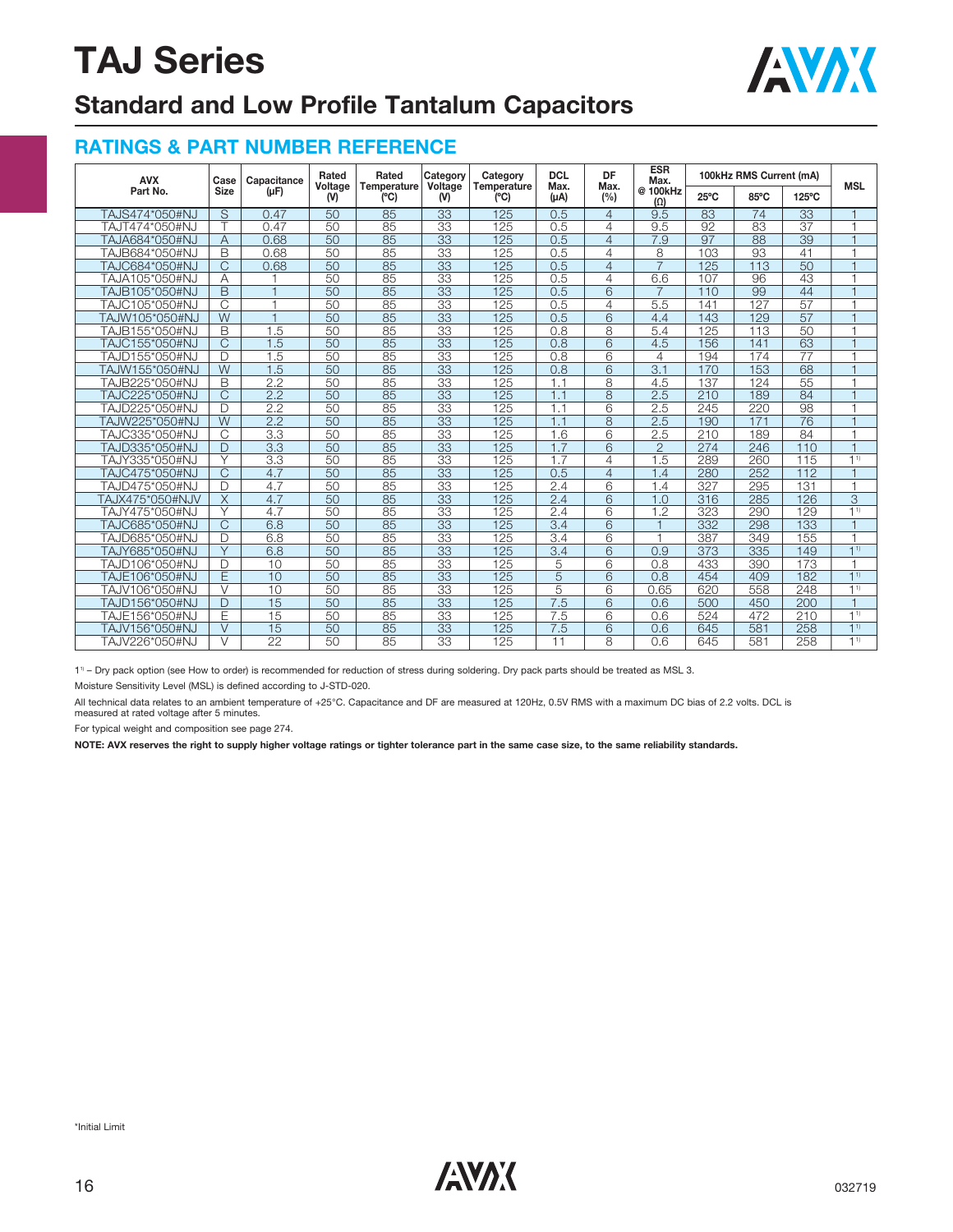

## **Standard and Low Profile Tantalum Capacitors**

### **QUALIFICATION TABLE**

| <b>TEST</b>                            | TAJ series (Temperature range -55°C to +125°C) |                                                                                                |                     |                    |                                    |                        |                 |                    |                              |                 |  |  |
|----------------------------------------|------------------------------------------------|------------------------------------------------------------------------------------------------|---------------------|--------------------|------------------------------------|------------------------|-----------------|--------------------|------------------------------|-----------------|--|--|
|                                        |                                                | <b>Condition</b>                                                                               |                     |                    |                                    | <b>Characteristics</b> |                 |                    |                              |                 |  |  |
| <b>Endurance</b>                       |                                                | Apply rated voltage (Ur) at 85°C and / or category                                             |                     | Visual examination | no visible damage                  |                        |                 |                    |                              |                 |  |  |
|                                        |                                                | voltage (Uc) at 125°C for 2000 hours through a circuit                                         |                     | <b>DCL</b>         | 1.25 x initial limit               |                        |                 |                    |                              |                 |  |  |
|                                        |                                                | impedance of $\leq$ 0.10/V. Stabilize at room temperature<br>for 1-2 hours before measuring.   |                     | $\Delta C/C$       | within $\pm 10\%$ of initial value |                        |                 |                    |                              |                 |  |  |
|                                        |                                                |                                                                                                |                     | DF                 | initial limit                      |                        |                 |                    |                              |                 |  |  |
|                                        |                                                | Store at 65°C and 95% relative humidity for 500                                                |                     | Visual examination | no visible damage                  |                        |                 |                    |                              |                 |  |  |
| <b>Humidity</b>                        |                                                | hours, with no applied voltage. Stabilize at room                                              |                     | <b>DCL</b>         | $1.5 \times$ initial limit         |                        |                 |                    |                              |                 |  |  |
|                                        | measuring.                                     | temperature and humidity for 1-2 hours before                                                  |                     | $\triangle$ C/C    | within $\pm 10\%$ of initial value |                        |                 |                    |                              |                 |  |  |
|                                        |                                                |                                                                                                |                     | DF                 | 1.2 x initial limit                |                        |                 |                    |                              |                 |  |  |
| <b>Temperature</b><br><b>Stability</b> | Step<br>$\overline{1}$                         | Temperature°C<br>$+20$                                                                         | Duration(min)<br>15 |                    | $+20^{\circ}$ C                    | $-55^{\circ}$ C        | $+20^{\circ}$ C | $+85^{\circ}$ C    | +125 $\degree$ C             | $+20^{\circ}$ C |  |  |
|                                        | $\overline{2}$<br>$\overline{3}$               | $-55$<br>$+20$                                                                                 | 15                  | <b>DCL</b>         | $IL^*$                             | n/a                    | $IL^*$          |                    | $10 \times I L^*$ 12.5 x IL* | $IL^*$          |  |  |
|                                        | $\overline{4}$                                 | $+85$                                                                                          | 15<br>15            | $\triangle$ C/C    | n/a                                | $+0/-10%$              | ±5%             |                    | $+10/-0\%$ +12/-0%           | ±5%             |  |  |
|                                        | $\overline{5}$<br>6                            | $+125$<br>$+20$                                                                                | 15<br>15            | <b>DF</b>          | $   *$                             | $1.5 \times I L^*$     | $   *$          | $1.5 \times I L^*$ | $2 \times 11^{*}$            | $   *$          |  |  |
|                                        |                                                |                                                                                                |                     | Visual examination | no visible damage                  |                        |                 |                    |                              |                 |  |  |
| <b>Surge</b>                           |                                                | Apply 1.3x category voltage (Uc) at 125°C for<br>1000 cycles of duration 6 min (30 sec charge, |                     | <b>DCL</b>         | initial limit                      |                        |                 |                    |                              |                 |  |  |
| <b>Voltage</b>                         |                                                | 5 min 30 sec discharge) through a charge /<br>discharge resistance of 10000                    |                     | $\Delta C/C$       | within $\pm 5\%$ of initial value  |                        |                 |                    |                              |                 |  |  |
|                                        |                                                |                                                                                                |                     | <b>DF</b>          | initial limit                      |                        |                 |                    |                              |                 |  |  |
|                                        |                                                |                                                                                                |                     | Visual examination | no visible damage                  |                        |                 |                    |                              |                 |  |  |
| <b>Mechanical</b>                      |                                                |                                                                                                |                     | <b>DCL</b>         | initial limit                      |                        |                 |                    |                              |                 |  |  |
| <b>Shock</b>                           |                                                | MIL-STD-202, Method 213, Condition C                                                           |                     | $\triangle$ C/C    | within $\pm 5\%$ of initial value  |                        |                 |                    |                              |                 |  |  |
|                                        |                                                |                                                                                                |                     | <b>DF</b>          |                                    | initial limit          |                 |                    |                              |                 |  |  |
|                                        |                                                |                                                                                                |                     | <b>ESR</b>         |                                    | initial limit          |                 |                    |                              |                 |  |  |
|                                        |                                                |                                                                                                |                     | Visual examination |                                    | no visible damage      |                 |                    |                              |                 |  |  |
|                                        |                                                |                                                                                                |                     | <b>DCL</b>         | initial limit                      |                        |                 |                    |                              |                 |  |  |
| <b>Vibration</b>                       |                                                | MIL-STD-202, Method 204, Condition D                                                           |                     | $\triangle C/C$    | within $\pm 5\%$ of initial value  |                        |                 |                    |                              |                 |  |  |
|                                        |                                                |                                                                                                |                     | <b>DF</b>          | initial limit                      |                        |                 |                    |                              |                 |  |  |
|                                        |                                                |                                                                                                |                     | <b>ESR</b>         |                                    | initial limit          |                 |                    |                              |                 |  |  |